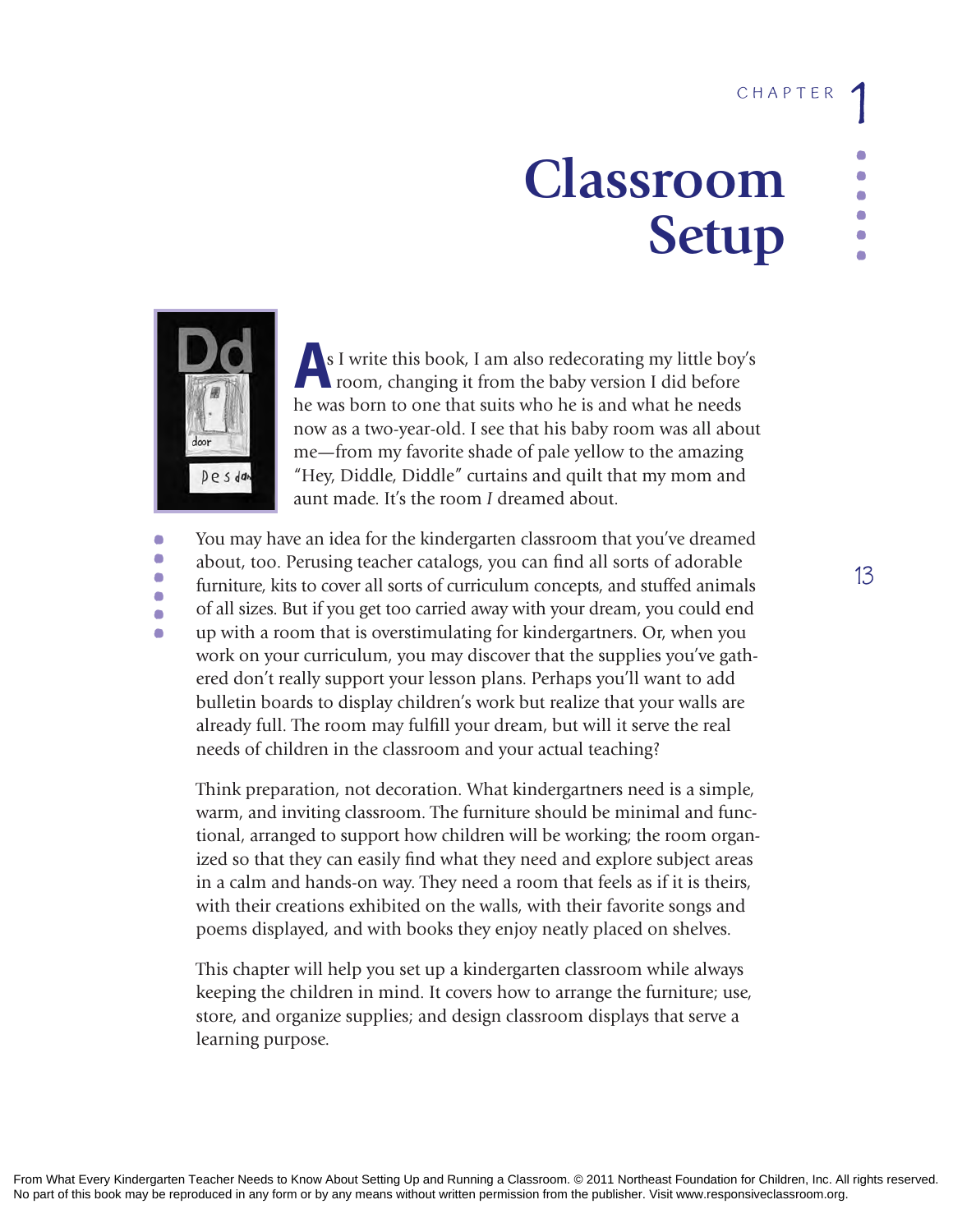

# **Arranging the Furniture**

### *Whole-Group Circle*

For me, it would be nearly impossible to teach kindergarten without an adequate and inviting circle space. The circle is important in all elementary grades, but especially vital in kindergarten. The circle provides a sense of togetherness for kindergartners. It helps them develop a greater ability to understand other points of view. It also provides an open space for the active and interactive learning that kindergartners need—hands-on, social, engaging, and appropriately paced.

The circle is especially helpful in getting every school day off to a great start. Having the children come together first thing each morning to greet each other, laugh, sing, and share can make such a difference. It can help those

#### **Learn More about Morning Meeting at www.responsiveclassroom.org**

**The Morning Meeting Book by Roxann Kriete** (Northeast Foundation for Children, 2002).

"Morning Meeting: A Powerful Way to Begin the Day," *Responsive Classroom Newsletter*, February 1999.

who had a rough start at home put that behind them, help those who are still feeling a little unsure in the class feel more secure, and help everyone feel more invested in supporting each other. For my own morning kindergarten gatherings, I use the *Responsive Classroom*® Morning Meeting structure. But whichever structure you use, children will benefit from a well-designed circle space.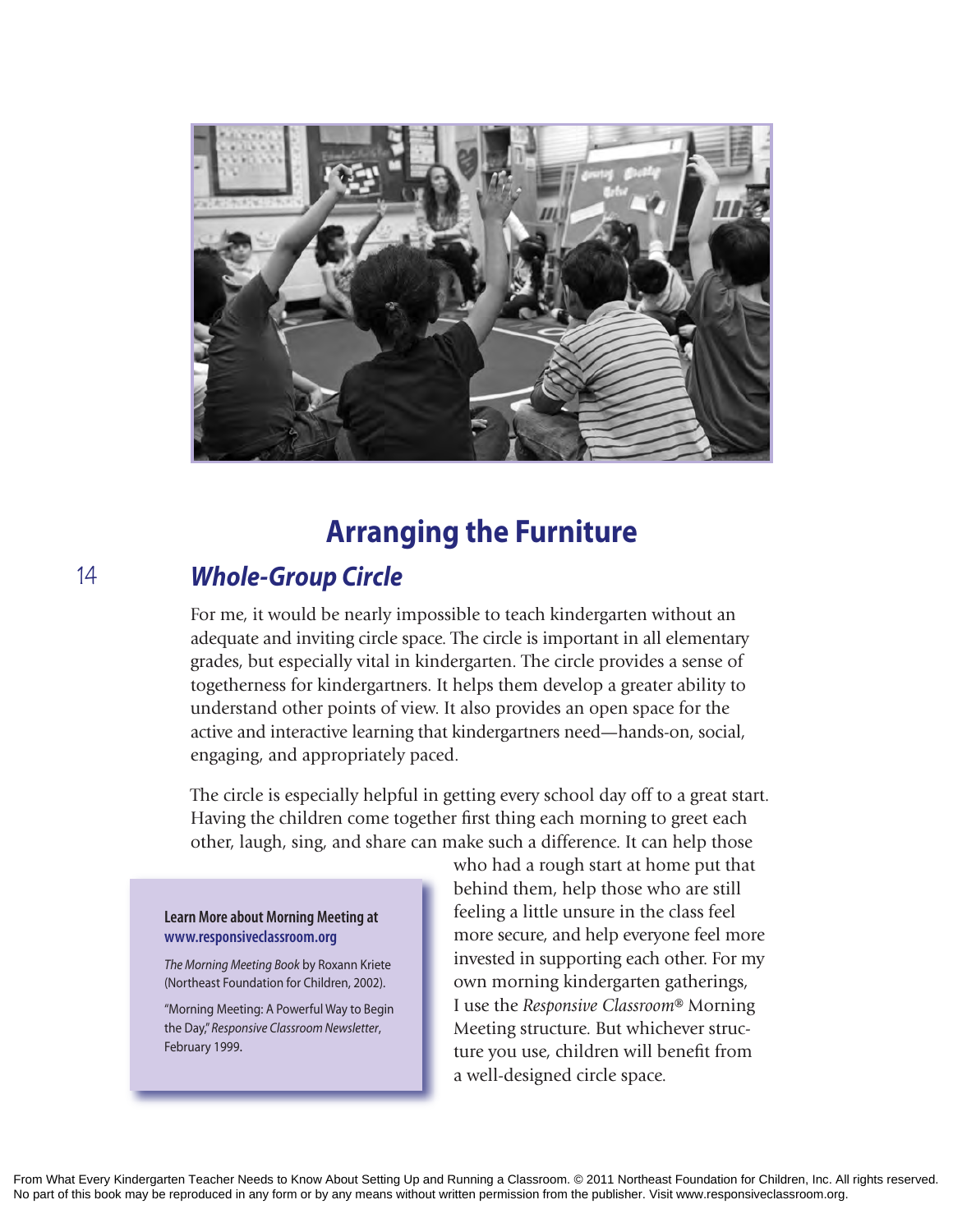| <b>Ways to Use the Circle</b> |                                                                                                                                                                                      |  |  |
|-------------------------------|--------------------------------------------------------------------------------------------------------------------------------------------------------------------------------------|--|--|
| <b>Curriculum Area</b>        | Use the Circle for                                                                                                                                                                   |  |  |
| Social                        | Class meetings, practicing social skills and routines,<br>singing, group games and activities                                                                                        |  |  |
| Writing                       | Mini-lessons, work sharing, interactive writing                                                                                                                                      |  |  |
| Reading                       | Read-alouds; partner chats about books, poetry, and<br>other shared reading experiences; dramatizations of<br>books; mini-lessons about reading strategies; indepen-<br>dent reading |  |  |
| Math                          | Explorations of manipulatives, mini-lessons, math games                                                                                                                              |  |  |
| Social studies                | Read-alouds, examination of artifacts, dramatizations of<br>historical events                                                                                                        |  |  |
| Science                       | Read-alouds, examination of materials, experiments and<br>other hands-on activities                                                                                                  |  |  |

You can also use the circle for instruction (see "Ways to Use the Circle" above). Plus, you can have children return to the circle whenever they need a movement break. Or have them work on the floor of the circle if they're not yet comfortable working at a table.

The circle is so important to teaching and children's learning that I plan this space first every year. Here are my recommendations for how to set up a circle area:

■ **Use a large space.** Kindergartners thrive on active learning, so allow enough room for movement, active games, dramatizations, and similar activities. Ideally, each kindergartner will have enough room to stand up and move in her own spot (and not land in a neighbor's lap if she falls over sideways, which sometimes happens!). Also, allow enough space in the circle area for a chart stand and any other supplies you plan to use for whole-group instruction. Consider using a rug or carpet squares for more comfortable seating on the floor.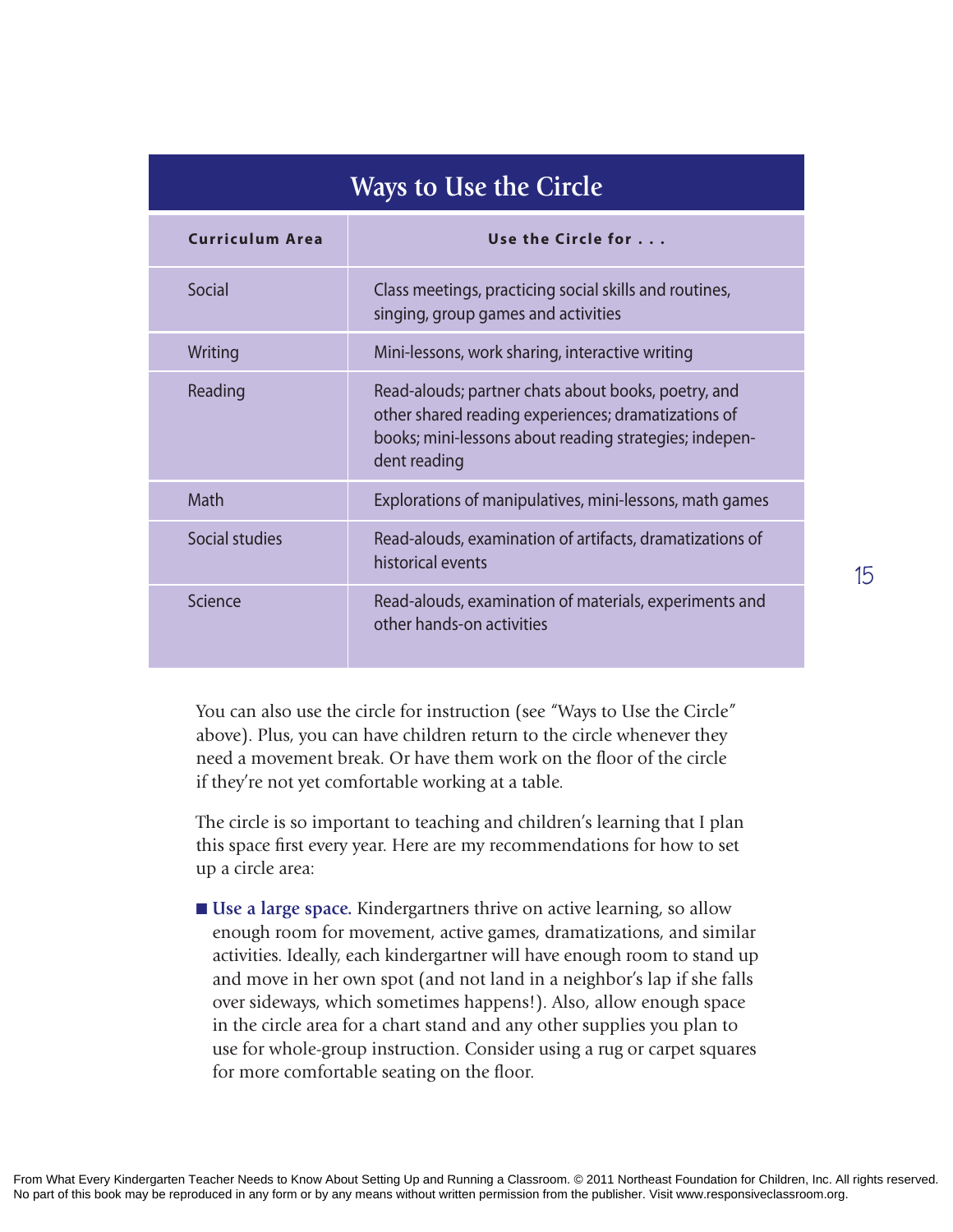- **Try to make a true circle.** A circle works best when everyone can see each other and when every child can see the chart stand or easel. An actual circle, as opposed to a square or other shape, helps ensure these results. It can also discourage unwanted behavior, such as children shifting around to make themselves the center of attention or to hide from view.
- Mark spots. Kindergartners do best when they know exactly where to sit in the circle. There are many commercially made rugs with spots marked. However, a more economical solution is to mark spots with removable tape or tape numbers, letters, or index cards (possibly with a photo) at each spot.
- Assign circle seats. To ease transitions to and from the circle and keep the focus on learning, assign each child a seat. Without assigned seats, you may end up with some children vying to sit next to you or a favored friend while others try to<br>
an't be a circle. sit farther away from you than you might like.

#### **If Your Room Is Small**

if your room is tight, be creative in finding space for a circle and resist the urge to give up on it. See if you can save space in other areas of the room (see "Three Pieces of Furniture You Can Lose" below). At least, try to set up the classroom so that you can meet as a whole group (with space for children to move around), even if the space

■ Rotate seat assignments. You also want kindergartners to have a chance to interact with a variety of classmates. Help them accomplish this by changing their circle seats every week or two.

■ Move children as needed. Be flexible and set children up for success by switching assigned spots sooner than planned if the need arises. For example, if two children sitting next to each other find it hard to refrain from talking or are having conflicts, assign them new seats immediately to ensure that circle time stays positive and productive.

#### **Three Pieces of Furniture You Can Lose**

- **n** A teacher's desk. These often take up a great deal of space, but we seldom use them to teach. When I got rid of my desk, i had many more options for arranging the classroom and collected much less clutter.
- **A large file cabinet.** These encourage us to keep things we don't need. Think smaller. What files are essential? You can probably store these in one or two mobile file cabinets.
- **n The latest, greatest thing.** Education has fads, and furniture is no exception. My first year of teaching, i paid too much for a nifty folding table to house the listening center. the table never really worked and always seemed to be in the way. You're better off sticking to the basics.

No part of this book may be reproduced in any form or by any means without written permission from the publisher. Visit www.responsiveclassroom.org.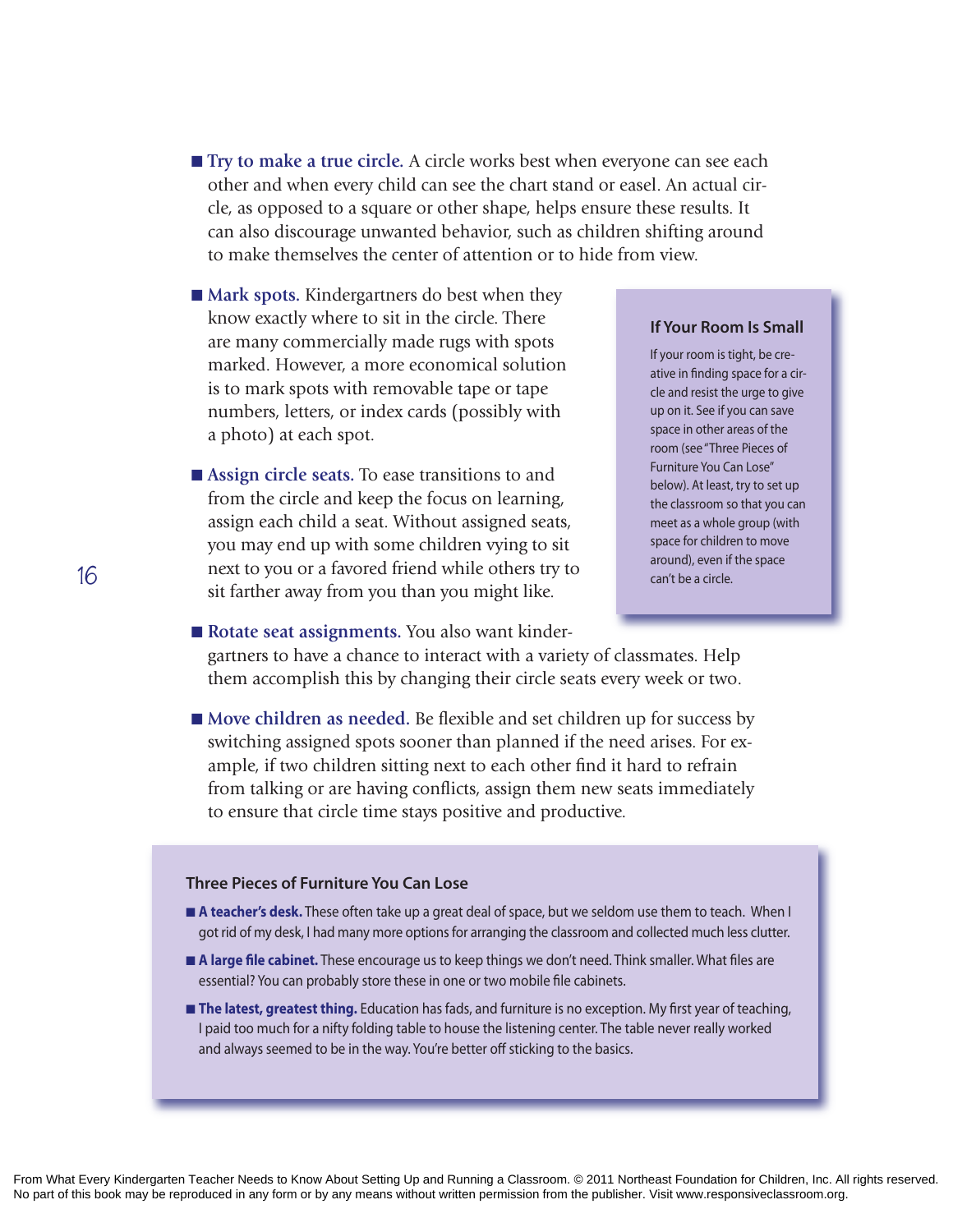### *Work Tables*

Kindergartners need space to do independent, partner, and small-group work. If you can, have children work at tables rather than desks and put needed supplies on the tables (or nearby). Tables can offer more actual work space and greater flexibility than desks—you can use tables for both independent work and center areas.

If you use desks, arrange them in small groups, such as groups of four, and avoid front-facing rows. Also avoid having kindergartners use desk storage spaces because keeping desk contents organized can prove quite a struggle for them. If possible, arrange the desks so that the storage spaces are inaccessible.

 $\blacksquare$  Assign seats for some parts of the day. When children need to work on one independent task, such as writing workshop, assign seats at tables or other work areas. Knowing exactly where to go to work will make transitions from one area to another smoother for children.

#### **Tips for Assigning Table Spots or Desk Seats**

- Balance the number of boys and girls in each group, if possible. Make sure all children eventually sit with everyone in the class.
- Group children strategically. For example, group children who have been working well together with each other. Group children who need lots of quiet together.
- Do some children need a little extra help at work time? Have them sit with classmates who are able to help them (without being distracted from their own work).

**17**

#### n **Change seat assignments frequently.**

Kindergartners need help getting to know their classmates and learning how to interact with a wide variety of friends. Rotate seat assignments every two to four weeks to provide them with these opportunities.

**n** Offer alternative spaces. Although most kindergartners can work productively at tables with others around them, some may prefer more isolated spaces at times. Scatter a few desks around the room. If you can't do this, provide children with clipboards or lap desks. Use interactive modeling to show children how to move to alternate work spaces and how to use clipboards or lap desks. (See Chapter 2, "Schedules and Routines," pages 43–51, for more on interactive modeling.) Explain that once they move to a non-table spot, they need to stay there—and practice what this looks like with them ahead of time.

From What Every Kindergarten Teacher Needs to Know About Setting Up and Running a Classroom. © 2011 Northeast Foundation for Children, Inc. All rights reserved. No part of this book may be reproduced in any form or by any means without written permission from the publisher. Visit www.responsiveclassroom.org.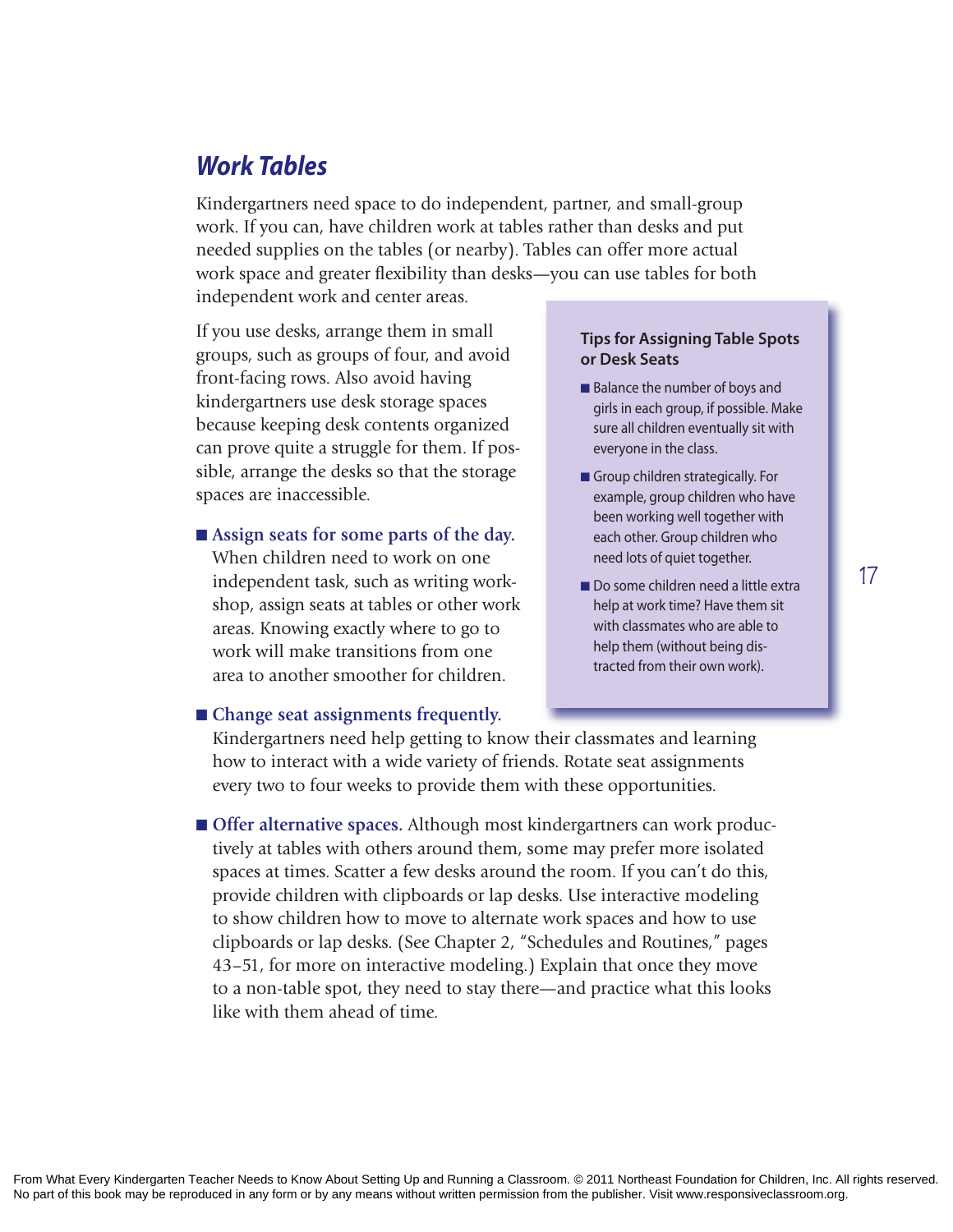

■ Set up tables as "center areas" if you plan to have centers or choice **time.** Tables can double as center areas if you place bookshelves with needed supplies for the centers nearby. For instance, put one table and a shelf of art supplies near the sink to serve as an art center. Another table could serve as a math center, with manipulatives nearby, and so on.

### *Other Areas of the Classroom*

Although it's a good idea to keep furniture and other materials to a minimum, you may find that you need a few additional areas and furnishings. When planning these, remember that you should be able to see every child (and every child should be able to see you) from all areas of the room, so choose furniture that is no taller than your average kindergartner.

- A multifunctional table area. Plan an area that enables you to work with small groups or with individual children on reading, writing, and math. A table big enough to seat you and several children would work, as would a small area rug.
- A classroom library. Kindergartners need a variety of books to read or look at on their own. The classroom library should also contain a variety of books for the class as a whole, including those for read-alouds.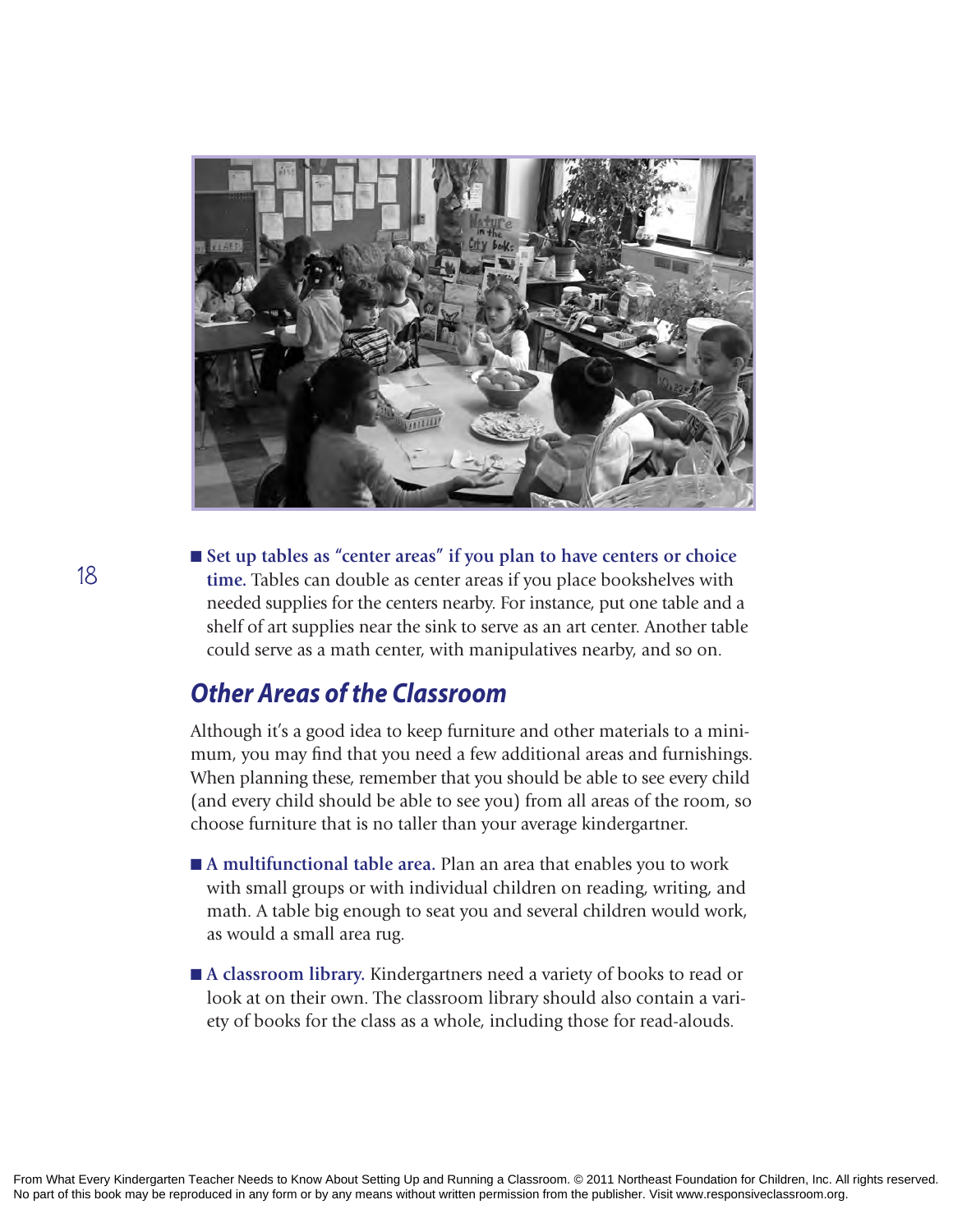If you have space, store books within easy reach of the children and use front-facing baskets so that they can flip through and see the covers as they browse. Use bookshelves that are low enough for children to see the books on each shelf and for you to see the children while they're in the library. If your school allows it, include beanbag chairs, pillows, and reading lights to make a cozy reading area. (See "The Classroom Library" on page 26 for more on classroom library books.)

- An active play area. Plan an area or areas where children can move and build with blocks, work on puzzles, engage in dramatic play, and enjoy other activities. If space is limited, this area could also be used as the circle area.
- A computer area. If you have classroom computers, keep them apart from other areas and centers so that you can easily monitor children's computer use. If this is impractical because of space considerations, turn off and cover computers when not in use.

# **Classroom Supplies**

I think of kindergarten as an experimental year during which children get to try out many materials and develop a repertoire of skills for how to use them. Kindergartners need a wide variety of high-quality equipment and supplies to maximize their active and interactive learning. But be careful not to overdo it—if the room is cluttered with too much stuff, children may feel overwhelmed and end up being less careful than you would like. Follow these guidelines for acquiring supplies and helping children use and care for them.

### *Have Community Supplies Only*

The traditional approach to supplies is to give families a list of items to purchase for their individual child. Problems can arise with this approach, however. For example, children may be envious of a classmate's special pen or superhero folder. Also, some families may not be able to afford supplies or have time to shop for a long list of items.

#### **Seeking Supplies**

in addition to asking parents to contribute supplies, explore using a website set up to link interested donors with classrooms. For example:

**19**

- WWW.DONORSCHOOSE.ORG
- WWW.ILOVESCHOOLS.COM
- $\blacksquare$  WWW.ADOPTACLASSROOM.ORG

From What Every Kindergarten Teacher Needs to Know About Setting Up and Running a Classroom. © 2011 Northeast Foundation for Children, Inc. All rights reserved. No part of this book may be reproduced in any form or by any means without written permission from the publisher. Visit www.responsiveclassroom.org.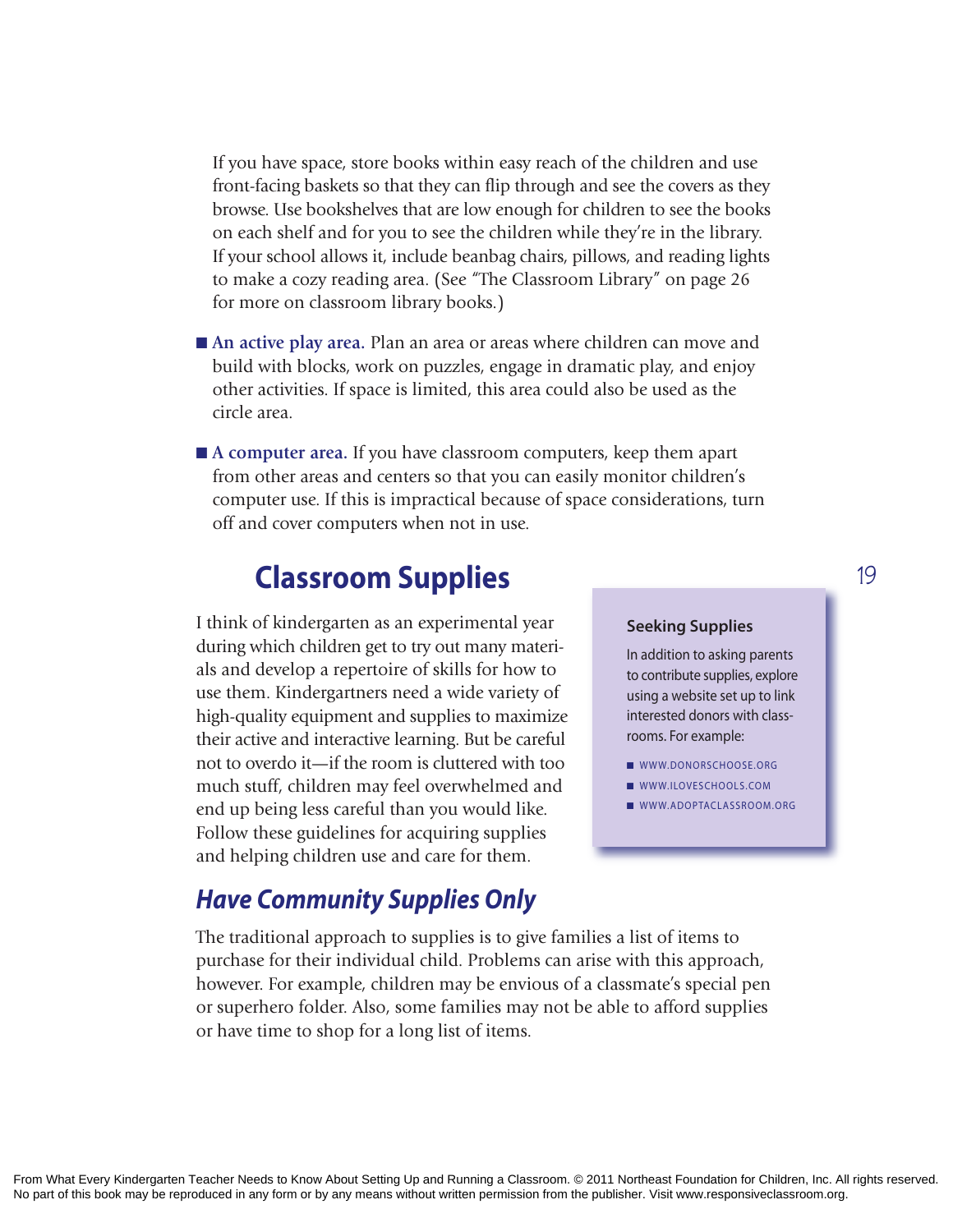Instead of this traditional approach, try a community supplies approach in which each parent donates one category of supplies to the class (one parent supplies the pencils, another some markers, and so forth). Or provide all the supplies yourself (if you have a supply budget). Either way, the community supplies approach creates a sense of fairness and equity in the classroom: All the children will have what they need and can share equally.

Using community supplies also gives children the opportunity to try out different kinds of supplies and figure out what works best for them. Finally, having one set of supplies creates a sense of shared ownership in the classroom, which in turn contributes to a sense of common purpose and community.

Despite all the good reasons for having community supplies, many parents may not be used to this approach. Be sure to share your reasons for choosing it when you ask them to purchase things.

### *What Supplies Do Kindergartners Need?*

Kindergartners need a lot of stuff, so it's easy to get overwhelmed when you start assembling supplies. Try to prioritize—start with what's most essential. Then add to what you have by seeking donations from other teachers and families, looking for sales, and using other money-saving strategies. The tables below and on the next three pages make a great starting point in prioritizing supplies for a kindergarten class.

#### **Dealing With What You Inherit**

if you inherit supplies when you begin teaching kindergarten, you may find it hard to decide what to keep. here are some "toss" guidelines:

- **n Out-of-date materials.** Rarely is there any reason to keep old textbooks or unused workbooks from prior curriculum adoptions. instead, offer them to interested families or return them to the central office.
- Materials with missing parts, or things you just don't like. If you can salvage something useful (game tokens, for instance), do so. Otherwise, get rid of these materials! if you don't like them now, you won't use them later.
- Mystery materials. If you don't know what something is or how to use it, ask more experienced colleagues for their advice about whether it's worth keeping.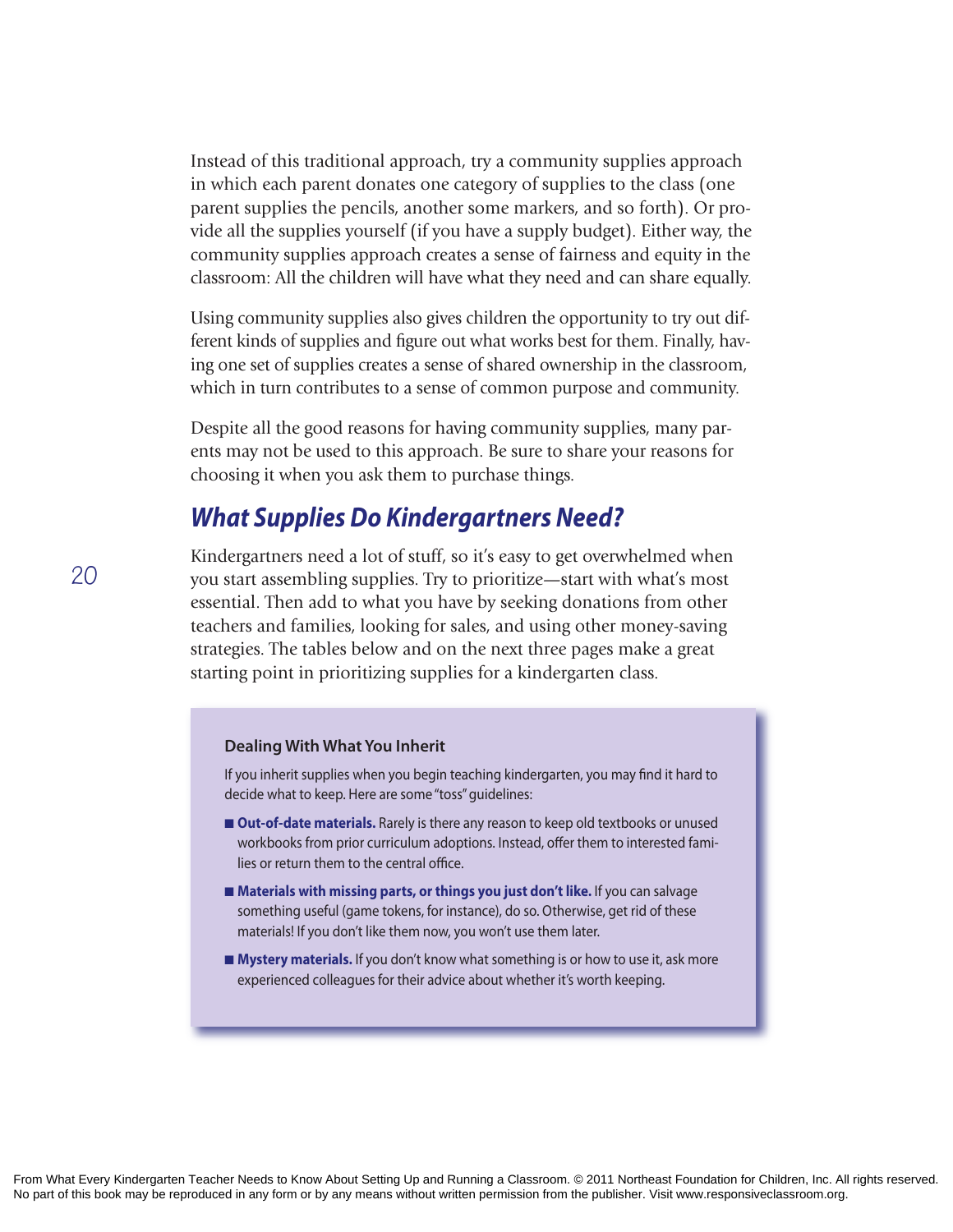| Good oupplies for a Kindergarien Classroom |                                                                                                                                                                                                                                                                                                                                                                                                                                                           |                                                                                                                                                                                                                                     |                                                                                                                                                                                  |  |
|--------------------------------------------|-----------------------------------------------------------------------------------------------------------------------------------------------------------------------------------------------------------------------------------------------------------------------------------------------------------------------------------------------------------------------------------------------------------------------------------------------------------|-------------------------------------------------------------------------------------------------------------------------------------------------------------------------------------------------------------------------------------|----------------------------------------------------------------------------------------------------------------------------------------------------------------------------------|--|
| Category                                   | <b>Early in the Year</b>                                                                                                                                                                                                                                                                                                                                                                                                                                  | <b>Later in the Year</b>                                                                                                                                                                                                            | <b>Sample Quantities</b>                                                                                                                                                         |  |
| Literacy                                   | <b>Books (variety of</b><br>genres and levels)<br>Chart paper and stand;<br>pocket chart<br><b>Pointers for reading</b><br>charts and big books<br>Listening center and<br>audio books<br>■ Variety of paper<br>Pencils, erasers, felt tip<br>pens, grips<br>■ Writing notebooks,<br>journals, or folders<br>• Magnetic letters and<br>cookie sheets<br><b>Puppets and finger</b><br>puppets<br>Letter stamps and<br>stamp pads<br><b>Letter stencils</b> | <b>Books</b> (new genres<br>and authors as<br>replacements)<br><b>Bookmaking supplies</b><br>(cardstock, hole<br>punchers, yarn, etc.)<br>Small dry erase boards,<br>nontoxic dry erase<br>markers, and erasers<br><b>Envelopes</b> | <b>Pencils-about eight</b><br>per child<br>Pencil grips-about<br>two per child<br><b>Magnetic letters and</b><br>cookie sheets-enough<br>for a group of four or<br>five children |  |
| <b>Music</b>                               | ■ Variety of CDs or<br>downloaded music<br>■ Charts of songs<br>Rhythm sticks<br>Maracas, bells, other<br>hand instruments                                                                                                                                                                                                                                                                                                                                | Additional CDs and<br>downloaded music                                                                                                                                                                                              | <b>Two rhythm sticks per</b><br>child<br>One hand instrument<br>per child<br>CONTINUED                                                                                           |  |

**21**

# **Good Supplies for a Kindergarten Classroom**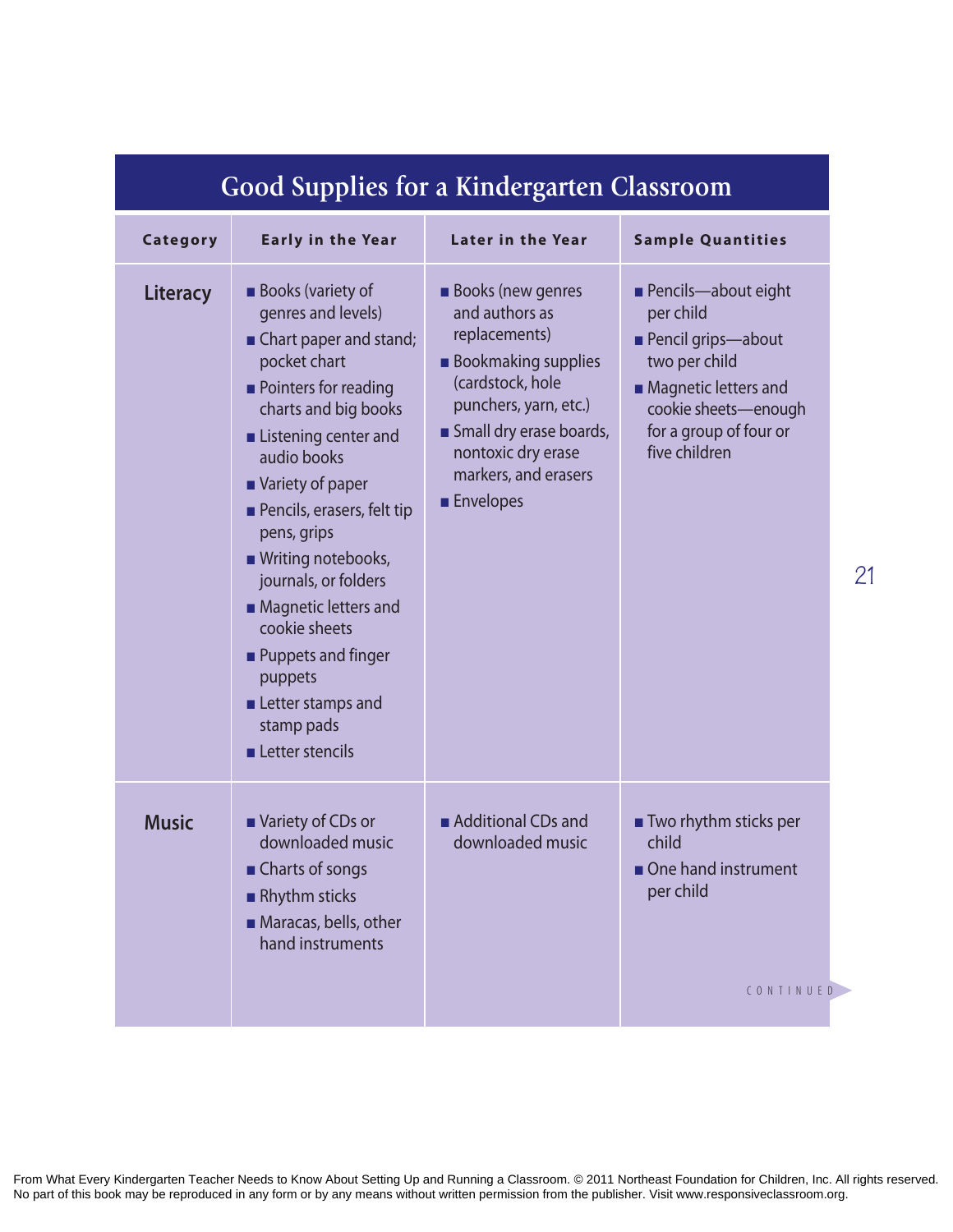| Good Supplies for a Kindergarten Classroom CONTINUED                         |                                                                                                                                                                                                                                                                                                                         |                                                                                                                                                                                                                  |                                                                                                                                                                                |  |
|------------------------------------------------------------------------------|-------------------------------------------------------------------------------------------------------------------------------------------------------------------------------------------------------------------------------------------------------------------------------------------------------------------------|------------------------------------------------------------------------------------------------------------------------------------------------------------------------------------------------------------------|--------------------------------------------------------------------------------------------------------------------------------------------------------------------------------|--|
| Category                                                                     | <b>Early in the Year</b>                                                                                                                                                                                                                                                                                                | <b>Later in the Year</b>                                                                                                                                                                                         | <b>Sample Quantities</b>                                                                                                                                                       |  |
| <b>Math</b>                                                                  | <b>Counters</b><br>$\blacksquare$ Unifix cubes<br><b>Pattern blocks</b><br>Unit blocks<br>Rulers, meter sticks,<br>tape measures<br>$\blacksquare$ Math games<br>Dice or spinners<br>Playing and numeral<br>cards<br>■ Tactile numbers and<br>shapes<br><b>Materials and trays</b><br>for sorting<br>Real or play coins | <b>Pattern block cards</b><br>■ Tangrams<br>Geoblocks<br>$\blacksquare$ New math games<br><b>Play clock with</b><br>movable hands<br>Attribute blocks<br>■ Stamps and stamp<br>pads<br>Dominoes<br>■ Calculators | <b>Pattern blocks, Unifix</b><br>cubes, etc.-several<br>sets<br>Counters-several<br>different sets<br>• Playing and numeral<br>cards-one set of each<br>for every two children |  |
| <b>Social</b><br><b>Studies</b>                                              | $\blacksquare$ Globe<br>Maps, especially of<br>school and local area                                                                                                                                                                                                                                                    | $\blacksquare$ Map puzzles<br>Theme-related arti-<br>facts, posters, etc.                                                                                                                                        | One globe per class<br>Several maps of<br>different types                                                                                                                      |  |
| <b>Choice</b><br><b>Time and</b><br><b>Recess</b><br>(outdoor<br>and indoor) | Variety of balls<br>Cones to mark areas<br>Hula hoops<br>Jump ropes<br>Sidewalk chalk<br><b>Blocks</b><br><b>Board games</b><br>Legos, puzzles<br>Small animal toys<br>Small cars, trucks, and<br>other vehicles                                                                                                        | More complex games<br>More complex puzzles                                                                                                                                                                       | <b>Three to four balls per</b><br>class<br><b>Example 5 Four to six single jump</b><br>ropes and two longer<br>ones                                                            |  |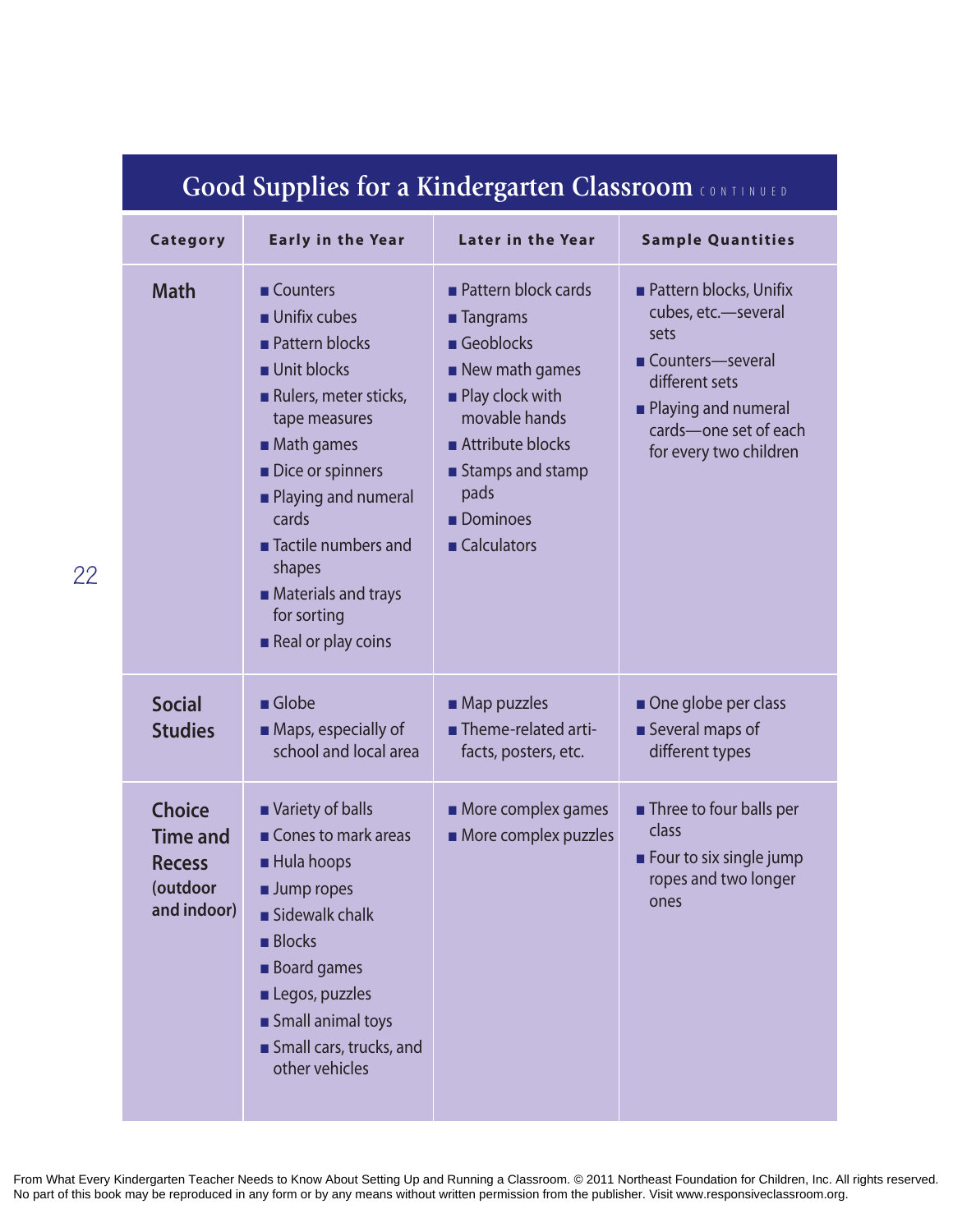| Category                                                                                           | <b>Early in the Year</b>                                                                                                                                                                                                                                                                                                                                                                                                         | Later in the Year                                                                                                                                                                                                                                                                                                                           | <b>Sample Quantities</b>                                                                                                                                                                                                                                                         |  |
|----------------------------------------------------------------------------------------------------|----------------------------------------------------------------------------------------------------------------------------------------------------------------------------------------------------------------------------------------------------------------------------------------------------------------------------------------------------------------------------------------------------------------------------------|---------------------------------------------------------------------------------------------------------------------------------------------------------------------------------------------------------------------------------------------------------------------------------------------------------------------------------------------|----------------------------------------------------------------------------------------------------------------------------------------------------------------------------------------------------------------------------------------------------------------------------------|--|
| <b>Art</b>                                                                                         | ■ Crayons<br>Colored pencils<br>Markers (thin and<br>thick)<br>Paint, paint cups,<br>brushes, and easels;<br>smocks or old T-shirts<br><b>Drawing paper</b><br>Construction paper<br>$\blacksquare$ Magazines for cutting<br><b>Brown paper bags</b><br>Collage materials<br>(buttons, fabric, cotton<br>balls, etc.)<br>Scissors<br>Glue and glue sticks<br>$\blacksquare$ Tape<br>Modeling clay<br>$\blacksquare$ Craft sticks | ■ Watercolors and<br>brushes<br>Small trays for paint<br>(ask at your local gro-<br>cery store if you can<br>have some for free)<br>Colored tissue paper<br>$\blacksquare$ Yarn<br>$\blacksquare$ Glitter<br>■ Toothpicks<br>Hole punch<br>Scissors with decora-<br>tive edges<br>Origami paper<br>■ Stamps and stamp<br>pads<br>■ Staplers | Scissors-one pair for<br>every child<br>Glue-one bottle for<br>every two children<br>Glue sticks-two per<br>child<br>Markers, crayons,<br>colored pencils-an<br>ample supply for each<br>table cluster<br>Yarn, glitter, other spe-<br>cialty supplies (bring<br>out less often) |  |
| <b>Science</b>                                                                                     | Hand lenses<br><b>Small trays</b><br>Seeds, beans, shells,<br>rocks, polished stones,<br>and similar natural<br>objects<br><b>Magnets</b>                                                                                                                                                                                                                                                                                        | <b>Balance scales</b><br>■ Containers for growing<br>things or observing<br>living things<br>- Theme-related arti-<br>facts, pictures, and<br>posters                                                                                                                                                                                       | Hand lens-one for<br>each child<br>Small tray-at least<br>one per child<br><b>Balance scale-one</b><br>or two at a center                                                                                                                                                        |  |
| See the appendix (pages 137-141) for favorite books, board games, and websites for kindergartners. |                                                                                                                                                                                                                                                                                                                                                                                                                                  |                                                                                                                                                                                                                                                                                                                                             |                                                                                                                                                                                                                                                                                  |  |

**23**

# **Good Supplies for a Kindergarten Classroom CONTINUED**

From What Every Kindergarten Teacher Needs to Know About Setting Up and Running a Classroom. © 2011 Northeast Foundation for Children, Inc. All rights reserved. No part of this book may be reproduced in any form or by any means without written permission from the publisher. Visit www.responsiveclassroom.org.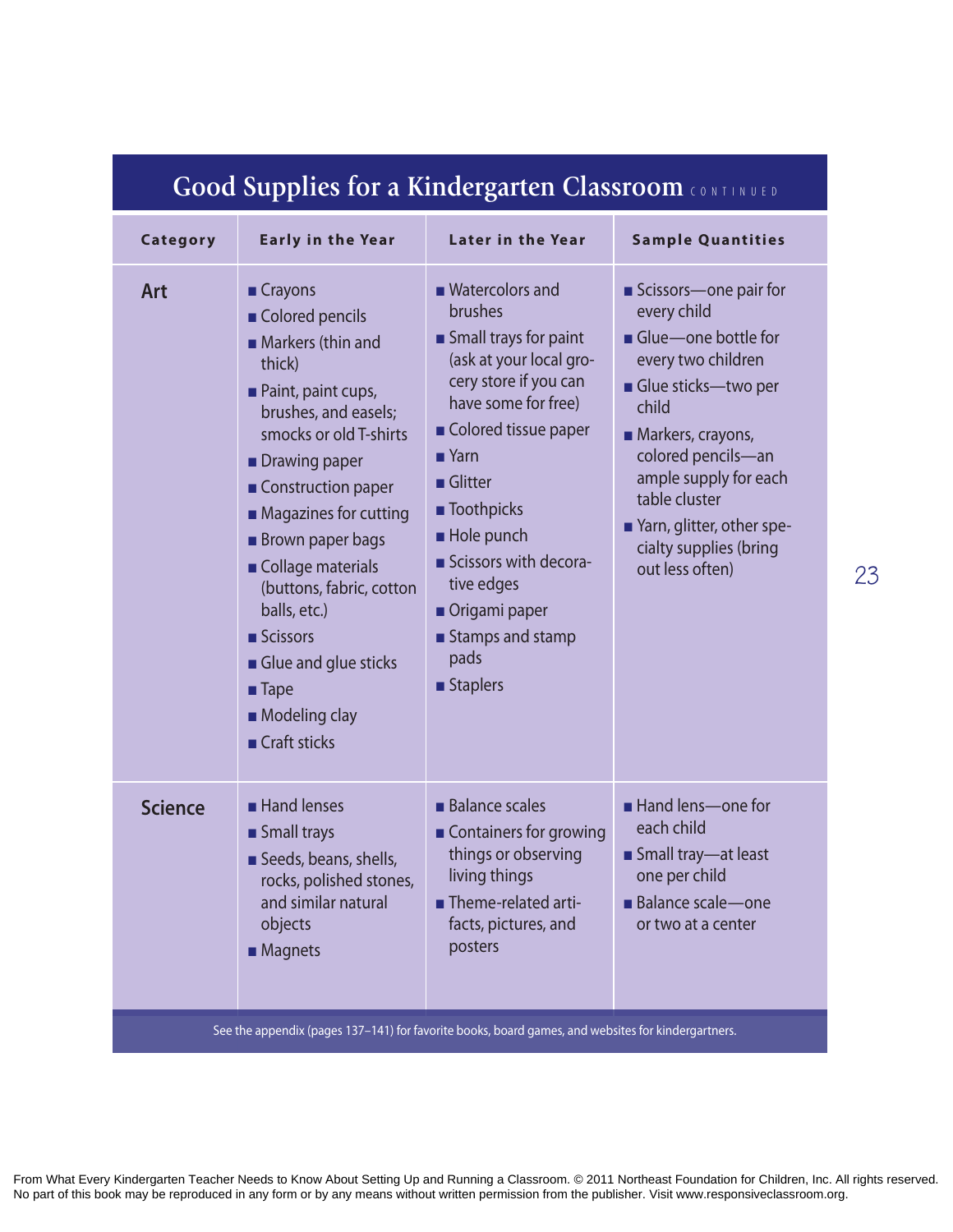

### *Quality of Supplies Matters*

Much like adults, kindergartners are better able to do their best work when they have high-quality materials at hand. That doesn't mean everything has to be new—for example, I actually prefer older pattern blocks to newer ones because the wood has a heftier feel and texture—but materials must be well cared for and in good working order.

When purchasing new supplies, choose those of high quality. Because quality varies widely, specify the brands you trust when communicating supply needs to parents and other donors. Or ask experienced colleagues for their recommendations. Then, so that supplies will last, be vigilant about how children care for them. Finally, set aside time now and then to cull through supplies and get rid of anything that's not in good shape.

### *Storing and Organizing Supplies*

Use an organizational system that will make sense for both you and the children. Here are some tips:

- Have student cubbies. Although kindergartners do best without desks, they still need a space for coats, sweaters, backpacks, papers, folders, and notes that go back and forth between home and school. If you can, have cubbies (or a basket or shelf) in the classroom for each child so that you can keep your eye on children as they put things away or retrieve needed materials.
- Set up a storage system for folders that stay at school. Depending on the curricular approach you use, children may have writing folders, math and science journals, and other collections of work. You may need to review these frequently while giving children easy access to them, too. One storage system that works well is using small, hanging file holders for student folders and crates for hardbound journals. Organize folders and journals in alphabetic order or by group designations so that they can be found quickly and easily. Also helpful is having groups of folders and journals split up into different areas of the room for easier access.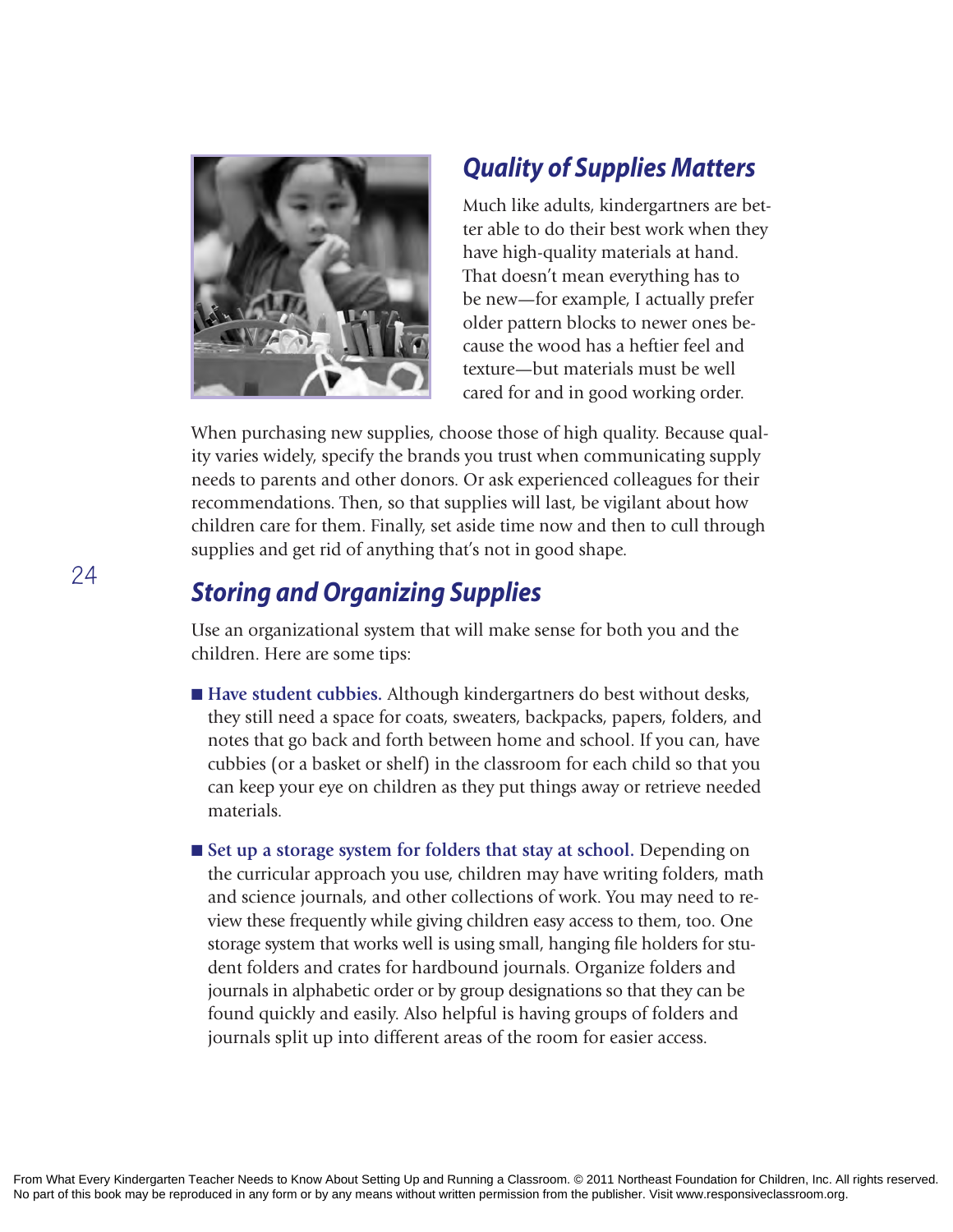- Put close-at-hand supplies on tables. You'll want children to have easy access to some supplies (such as pencils, erasers, and crayons) all the time. Keep these in baskets or caddies in the center of tables.
- Put supplies that are needed less often near centers. Organize supplies that children will use less regularly in the writing, math, and other areas or centers discussed earlier. Keep these supplies in easy-to-reach, well-organized baskets or bins labeled with pictures and words.
- **Have a private storage area.** You'll need your own storage, not accessible to children, for extra supplies, plus special supplies such as paint, science materials, and social studies artifacts that may be messy, hard to replace, or appropriate only

for occasional use.

- **n** Slowly introduce supplies. To help ensure that children learn how to use and care for supplies properly, wait to put out certain supplies until you've formally introduced them. Begin with empty shelves and slowly add supplies as you teach and model their use. (See "Teaching Children How to Access and Maintain Supplies" on page 27.)
- **Rotate supplies.** Once you've filled the shelves, keep kindergartners engaged in their learning by occasionally removing some items and replacing them with others. Rotating supplies keeps shelves from being overcrowded and may lead to better care of supplies since you and the children will have less to manage.

#### **More Tips for Supplies**

- **Example 5 Scrap box.** Have a box or basket in which children can place large unused scraps of paper. Not only does this teach children the importance of not wasting paper, it also provides them with interesting shapes for making collages or other projects.
- **n Pencil sharpener.** While kindergartners have many talents, using the pencil sharpener wisely may not be one of them! instead, teach children to place pencils that need sharpening in a basket. Sharpen the pencils when you have time, ask a parent volunteer to do so, or teach children how to do this as a classroom job.
- **Book return box.** Kindergartners, many of whom may not read well, can have difficulty putting books back where they belong. Early in the year, have a basket where they can place books when they finish with them. Reshelve books when you get a chance, or ask a volunteer to help. As the year progresses (and if children develop more organization skills), model and practice how to put books back in their proper places.

**25**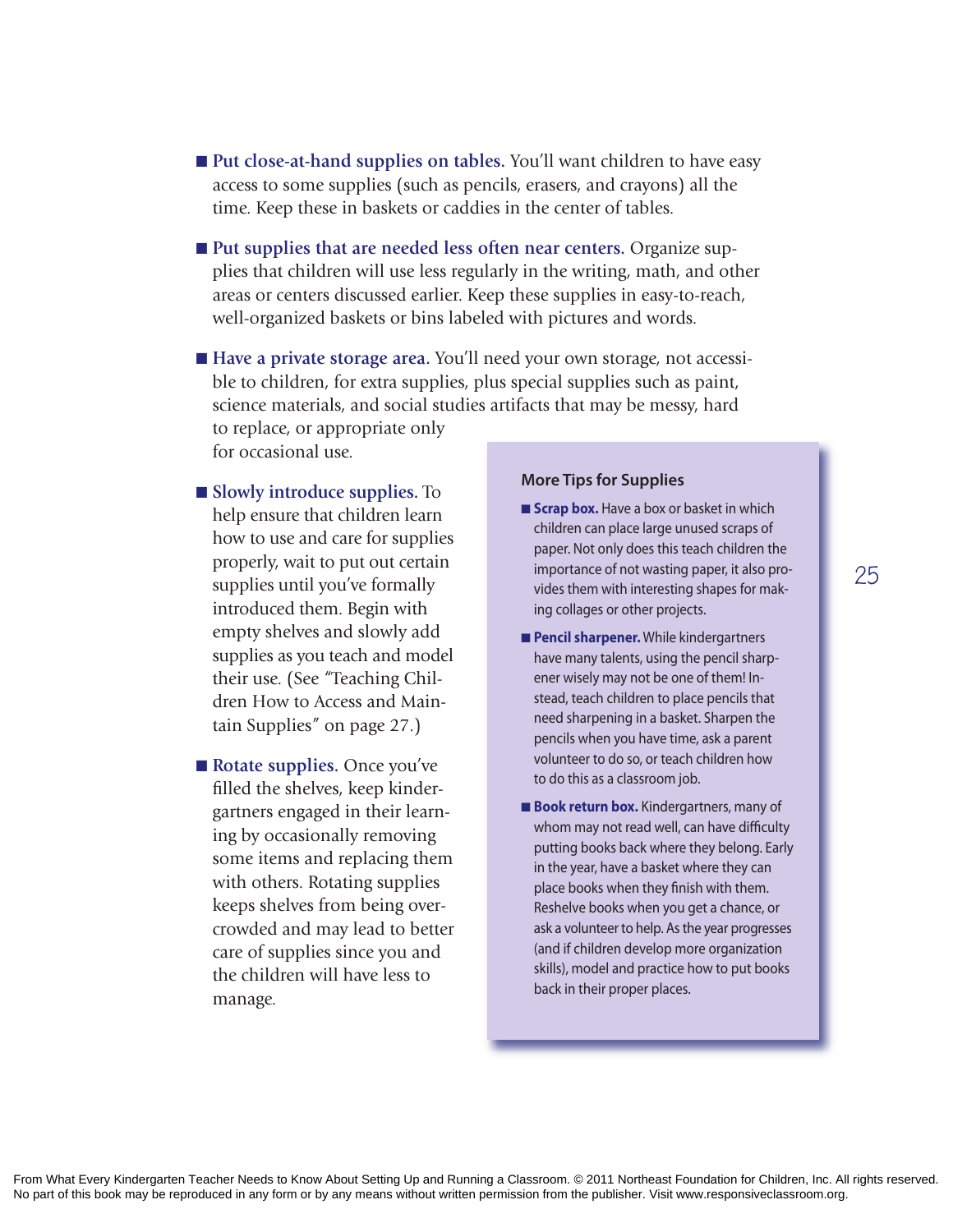#### **The Classroom Library**

a well-stocked classroom library can foster a love of books in kindergartners. Children need books they can read and those they can't (but can browse and survey). Further, you'll want a wide variety of read-aloud books. here are some

categories to get you started (for specific title suggestions, see the appendix on pages 137–141):

- **Emergent or begin**ning readers at many different levels
- **n** Picture books from simple to complex
- **Poetry and nursery** rhyme collections
- Simple comic books
- Nonfiction books about animals, the way things work, world cultures, and so on
- $\blacksquare$  Alphabet books
- **Number books**
- **n** Pop-up books
- Board books (some kindergartners will still enjoy these)
- **n** Class-created books
- **Big books**



#### **Some ideas for stocking up fast:**

- $\blacksquare$  Use book clubs (such as Scholastic or Trumpet)-check for specials and how to earn bonus points for free books.
- $\blacksquare$  Scavenge from other teachers—they often have extra copies.
- Visit garage sales or school book drives.
- $\blacksquare$  Ask for parent donations.
- Check local library sales.

#### **Sources of books for emergent readers:**

- Rigby PM Books (http://rigby.hmhco .com/en/rigbyPM\_ home.htm)
- Sunshine Books (www.award interactive.com)
- Learn to Read books published by **Creative Teaching** Press (www.creative teaching.com)
- Readinga-z.com (www.reading a-z.com)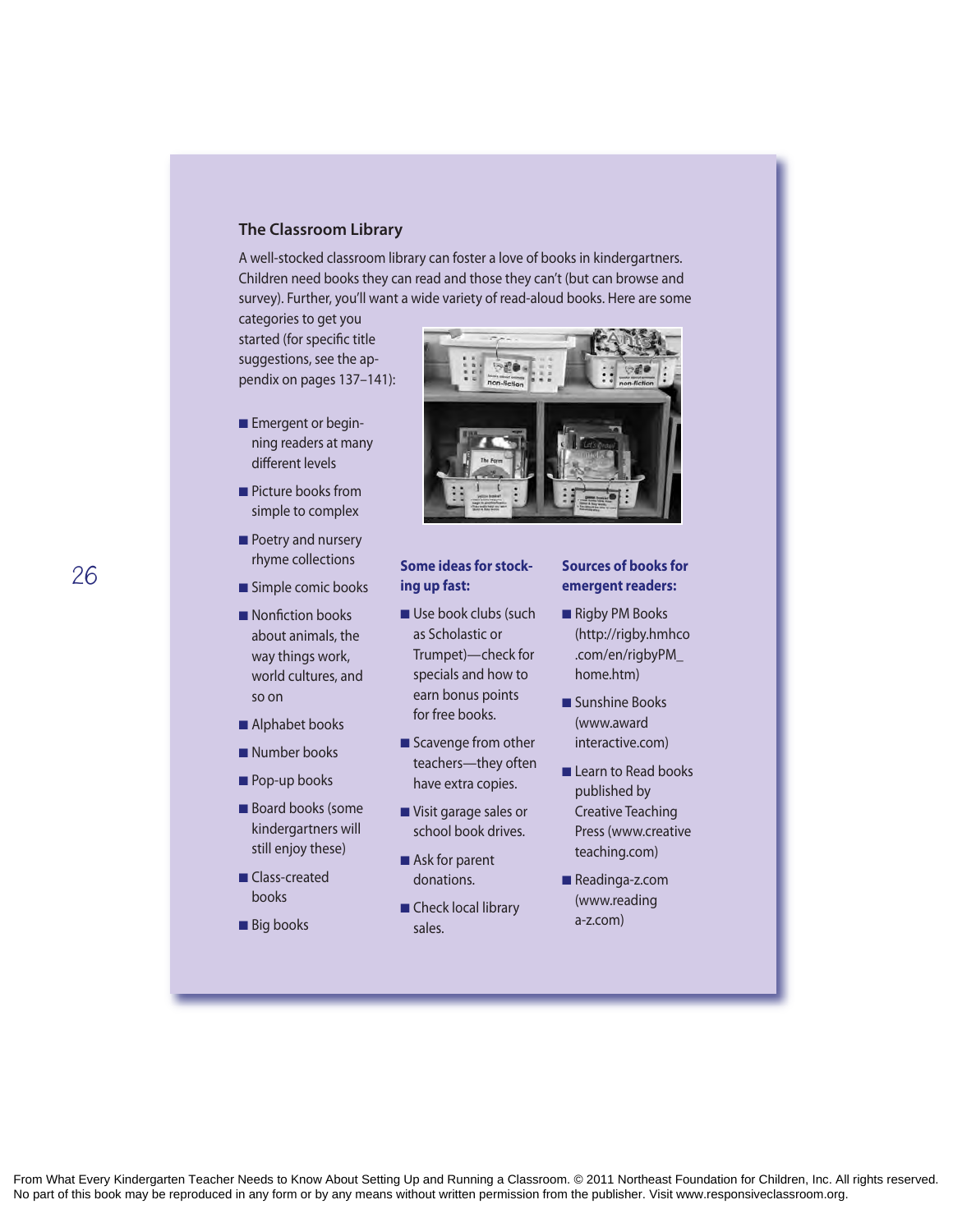### *Teaching Children How to Access and Maintain Supplies*

Kindergartners are starting from scratch. They need you to teach and model in detail how to use, maintain, and store supplies. Break down supply routines into distinct components and teach children each one. For example:

#### **Interactive Modeling**

See Chapter 2, "Schedules and Routines," pages 43-51, for a full explanation of interactive modeling.

- **How to use supplies creatively.** Because kindergartners often see only one way to do things, give them opportunities to stretch their thinking about the potential uses of supplies. I try to guide them, within a structured context and clear expectations, in exploring many creative uses of materials. My strategy for structuring these purposeful explorations is to use the *Responsive Classroom* method of Guided Discovery (see box below).
- **How to care for supplies.** Use interactive modeling to teach children the basics of taking care of supplies, such as how to make sure marker caps are on, how much pressure to use as they write with pencils or crayons,

#### **Learn about Guided Discover at www.responsiveclassroom.org**

One way to help children gain expertise with classroom materials is to use the process called Guided Discovery. This process focuses on observation, brainstorming, and exploratory play.

Guided Discovery is explained in more detail in *Learning Through Academic Choice* by Paula Denton, EdD (Northeast Foundation for Children, 2005) and in "Guided Discovery in action" by Lynn Bechtel and Paula Denton (*Responsive Class*room Newsletter, August 2004).

how to wind down glue sticks and put the tops back on, and how to put math materials back safely and quietly. Take photographs of children doing these things correctly and post them near supply areas for reference.

■ **How to find supplies.** Even if you've chosen the most effective organizational system ever, be sure to explicitly teach children about it. If you've divided your room into areas, slowly introduce each one to the children. If you're using pictorial labels for supplies and shelves, show these to them, too.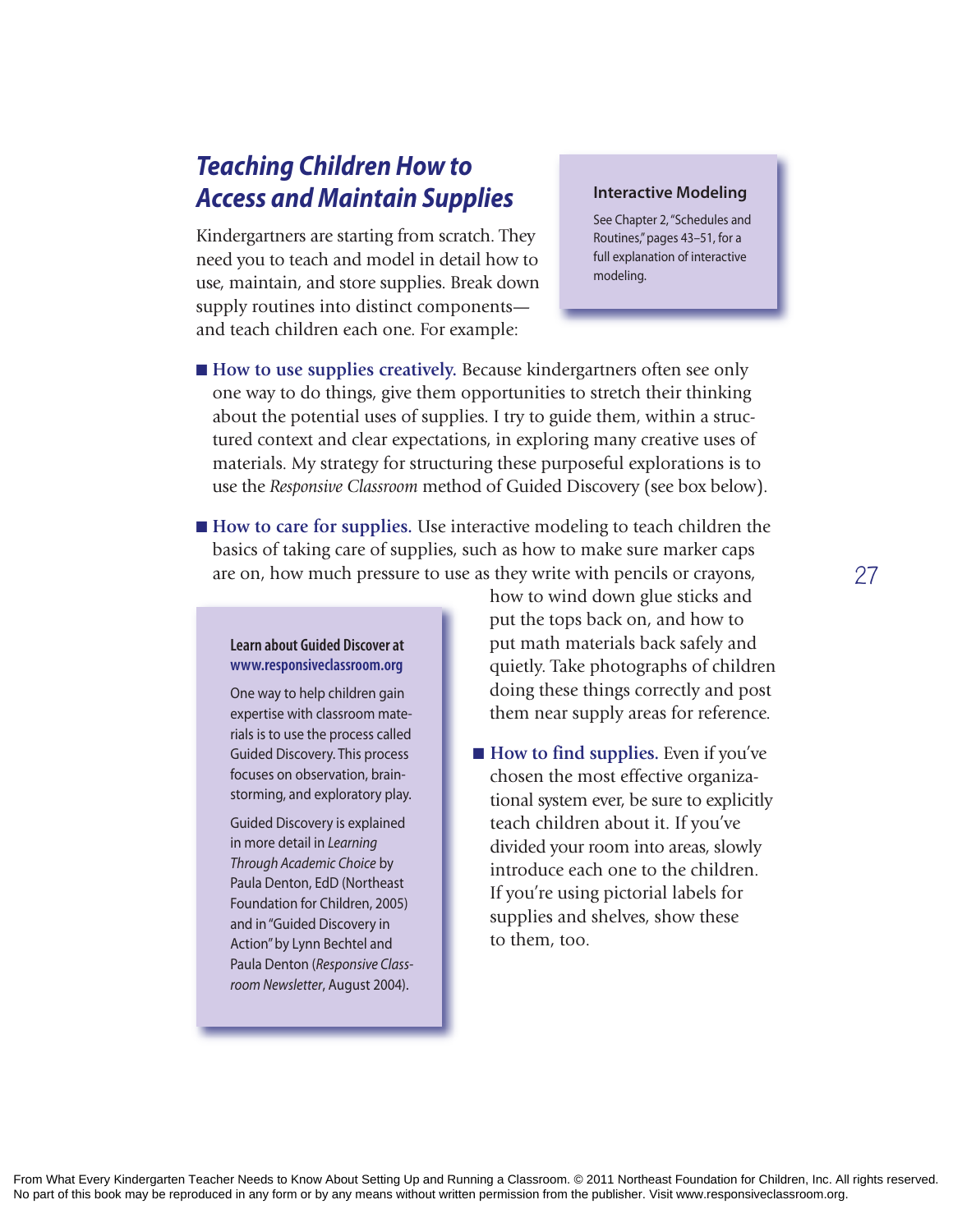

■ **How to put supplies back**. Teach kindergartners how to play a matching game when putting supplies back—for example, they match the label on a basket to the label on the shelf where the basket stays when not in use. (This kind of label or sticker system can also work well for teaching chil-

dren how to shelve books.) Model for children how to check around their work area for missing parts or pieces. For some supplies, such as staplers and tape dispensers, post an outline of the shape on the shelf so that children can match the item to the outline.

■ When to use supplies. Kindergartners need some guidance about which supplies to use and when. Left on their own, they may find everything on the shelves interesting. Be explicit in your mini-lessons and directions—or place "Open" and "Closed" signs on shelves to guide their choices.

#### **What if There Are Problems with Supplies?**

Many kindergartners are explicit rule followers, so if they discover a broken crayon, a dried out marker, or a container placed in the wrong spot, they will most likely run straight to you. To avert unwanted interruptions, give children guidance here, too.

have a box for problem supplies, and model for children what to do if they find something out of place (simply put it back in the right place!). Be clear, however, that they should tell you about big problems like paint spills.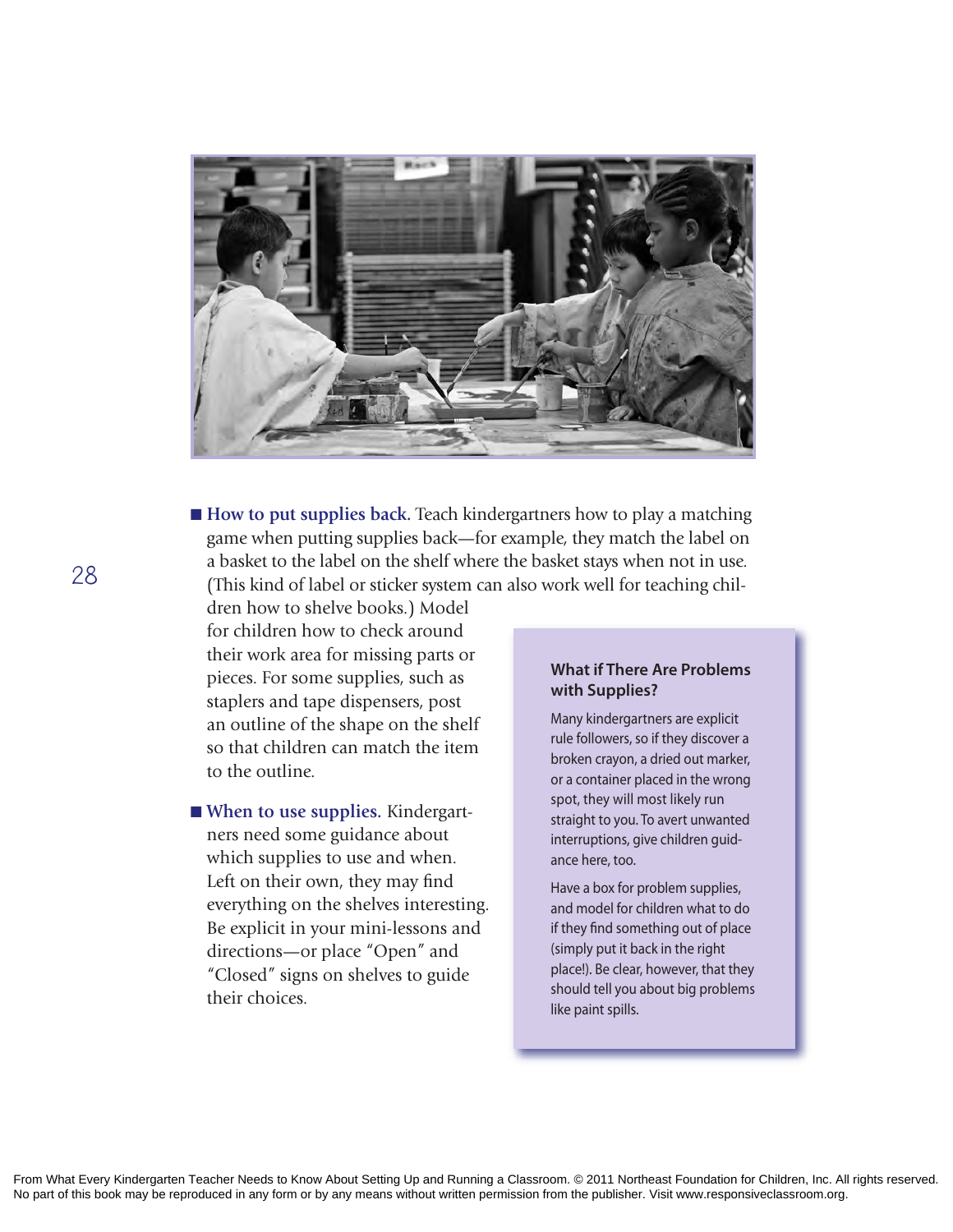### *Making Supplies Last*

Kindergartners can quickly use up everything that you give them. Make the supplies go further by putting out only what children need for a short period of time. For instance, put out the amount of paper that you think children will need for two weeks. Put out enough markers to last for a month. Let children know if you have additional supplies and when you'll bring them out.

Although you will be focused on many things during the first weeks of kindergarten, pay some attention to the care children are taking with supplies. Do occasional "spot checks" to make sure children are caring for materials correctly and have put supplies back in the right place. And when they have done so, reinforce their efforts by letting them know that you noticed!

# **Classroom Displays**

When I began teaching, I often covered the walls without thinking about what displays the children truly needed. It was more like decorating than teaching. These guidelines will help you avoid making the same mistake.

### *Some Guiding Principles*

■ Less is more. Kindergartners will pay more attention to displays if you have fewer of them, but they're of high quality. Both walls and shelves should have plenty of open spaces so that the classroom feels calm and orderly. Remember to take down outdated displays or those that children aren't using. Avoid hanging things from the ceiling, which can be very

distracting or even overwhelming to kindergartners.

 $\blacksquare$  Make displays pur**poseful.** Make sure each display serves a definite purpose



related to learning. If you put up children's work, is it to demonstrate their learning to classroom visitors? Or is it to show children the wide range of ideas they had on a project? Is a reference chart something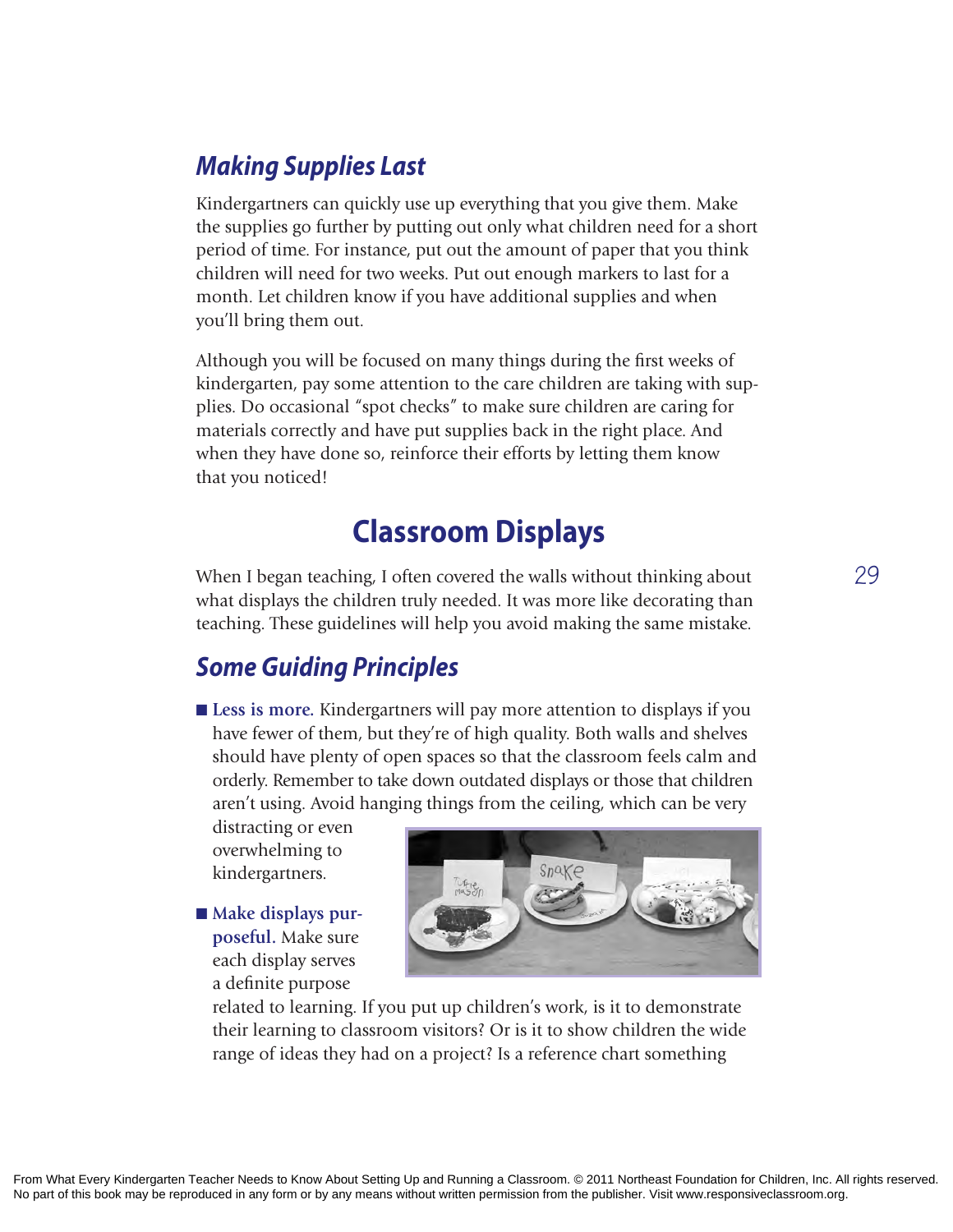you'll refer to often? Or is it something you just need once or twice? If you're not sure of a display's purpose, don't put it up. Thinking about displays in this way will help make the effort you put into creating them worthwhile.

- **n** Share the display's purpose with children. Let children know how a display can help them in their learning. For example: "I put up everyone's connections to the story we read. Over the next few days, try to notice all the different connections we had. Look at all the artistic ways we showed those."
- **Use just a key word or two.** Many kindergartners are essentially nonreaders, so too much text can be overwhelming. Choose just a few essential words or phrases to post on displays—for instance, "Pets" could be the



title for a display of children's drawings and writings about imaginary pets. Reference the words you display so that children will recognize them and their meaning.

### *Let Student Work Dominate*

While there may be a few worthy commercial products to display (such as a calendar), children relate more to displays that they helped create. Start the year with mainly blank walls and shelf tops and slowly begin displaying children's work. Doing so tells them that the room

belongs to them. (See Chapter 3, "Building Community," starting on page 65, to learn more about building community in the classroom.)

Here are some guidelines for displaying student work:

■ Avoid "cookie-cutter" displays. Kindergartners often think that there is only one way to do something, so putting up twenty-five variations of the same thing can reinforce this thinking. Help children broaden their perspective by making displays with diverse products. This way, as children try to learn new things, they can see how to reach a goal in different ways. For example, give children a few choices in an assignment, such as to solve a set of math problems by drawing pictures, working with manipulatives, or using pencil and paper. Then display their work or photos of it.

**30**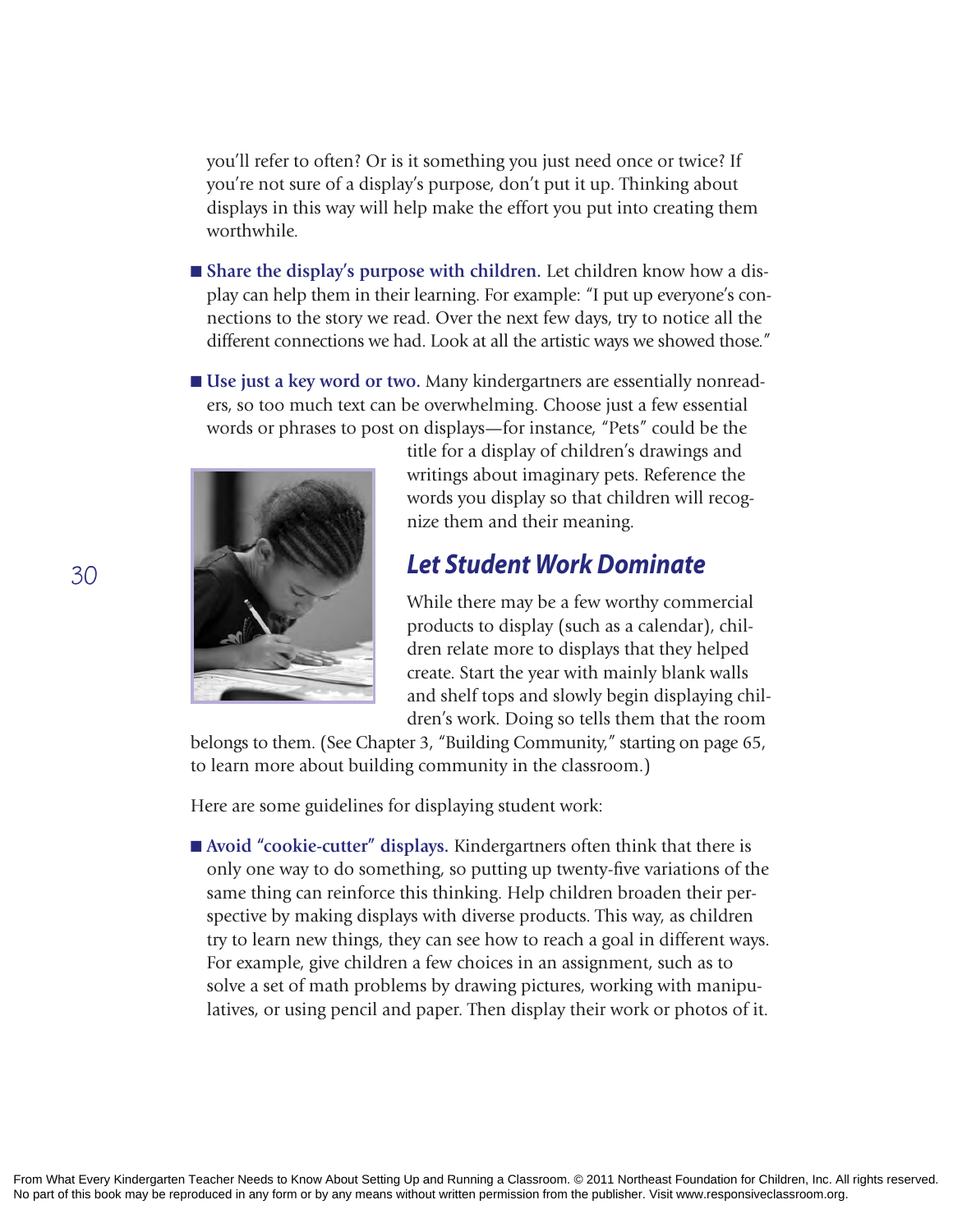

Or let children choose which of a few different assignments they want to display.

- Include everyone. Because the range of abilities in kindergarten is wide, it can be tempting to display only the work of those who write clearly recognizable words or produce "clean" drawings. Resist this temptation. All children need to feel valued by having their work displayed.
- Give children a say. Displays also have more value to children if they help decide what goes up to represent them. You could create a display area in your classroom with one square for each child. Add a small photo of each child along with his name to a corner of the square. Then let the children decide what gets displayed in the rest of their square and when to change things.
- **Include photos**. Kindergartners pay close attention when they see photos of themselves or classmates posted. Take photographs of children being kind to one another, working at activities other

#### **Put Displays at Eye Level**

Whenever possible, put displays at the children's eye level. Kindergartners generally focus on objects close at hand. They may pay little attention to displays high up on a wall.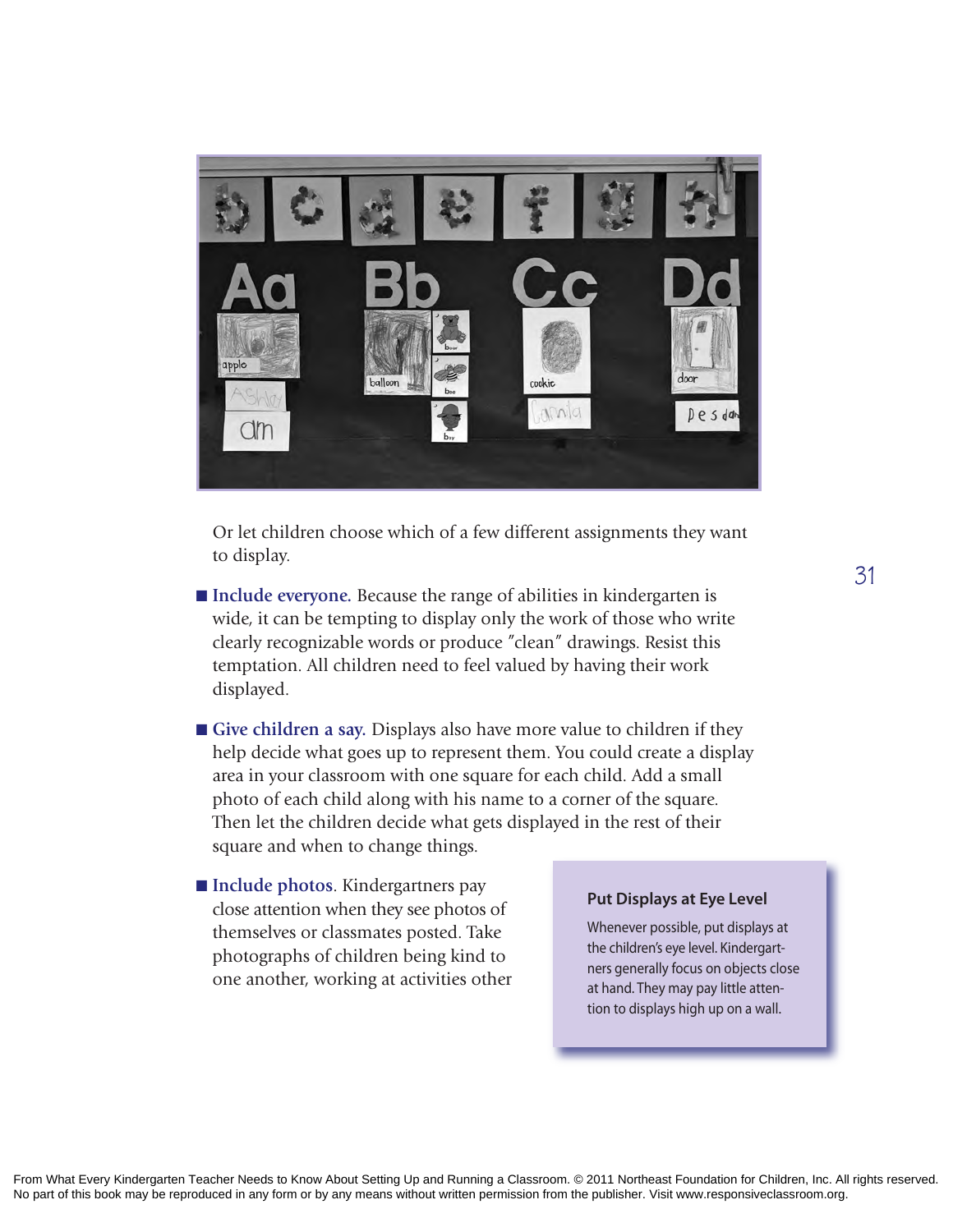than pencil-and-paper tasks, playing cooperative games, or even sharing a peek at a new tooth.

**n Plan for three-dimensional displays**. Kindergartners love to save their work with Legos and other hands-on materials. Use the tops of bookshelves or countertops to display such work. These displays also encourage children to notice different ideas and techniques for using materials. If you have limited shelf and countertop space, use photos instead. Help children make labels (and include their names) for their saved work.

### *Other Displays*

■ **Yearlong charts.** You may want to have certain displays up all year long, such as class rules, a class calendar and birthday graph, and child-made alphabet and number charts. Avoid



letting these become mere wall art, however. For example, refer to these displays often and teach children how to use them. If you find that no one is really using a chart, take it down.

■ **Current teaching tools or content.** You likely will need "anchor" charts for some lessons—for instance, a list of children's names can be used to display various letter sounds. Displaying anchor charts shortly after a lesson may be effective for learning as long as you demonstrate

#### **Save Money—Avoid Commercially Made Charts**

School supply stores and catalogs have thousands of charts for sale. however, not only are children more interested in displays that they made, but commercially made charts can get expensive.

if you want some anchor charts, such as an alphabet chart or a number poster, invite the children to help make them. Once i started doing this, i noticed the children paying a great deal more attention to these charts.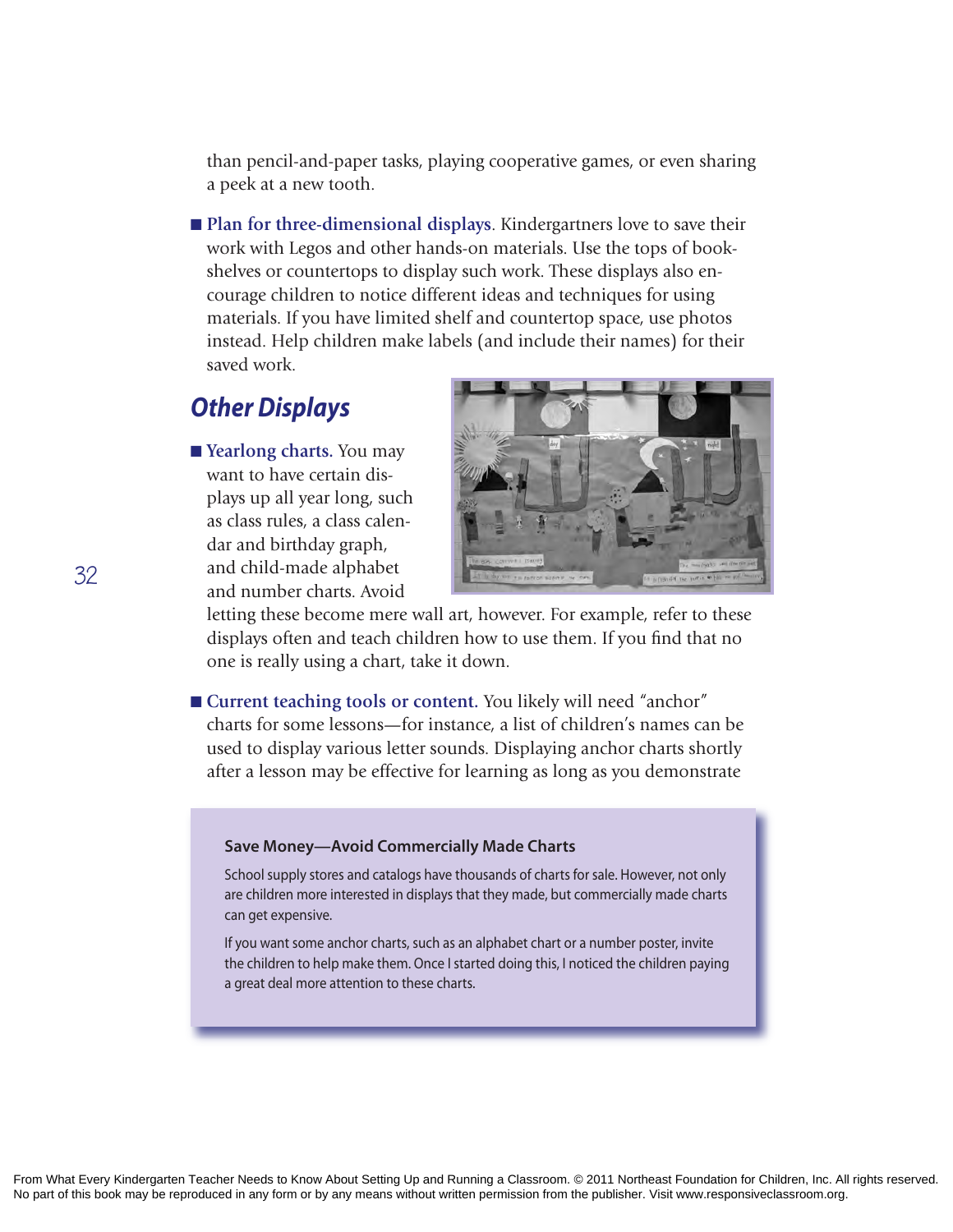how to use them and then check that children are actually doing so. You can also group several anchor charts together on rings and hang them where children can review them.

Remember, it's easy to overdo anchor charts. Keep in mind that kindergartners primarily notice what is close to them and that they can get overwhelmed by visual clutter.

# **Technology**

Kindergartners will most likely have a wide range of technology experience. Some may know more about computers than you do, while others may have little or no experience with using tech-



nology. However, even those with experience need to know the rules and expectations, such as which applications they can use and what to do when things go wrong.

Explicitly teach and model the use of all technology that children will encounter during kindergarten. Then give children time to practice what you show them so that they can become more independent and skillful in their use of technology.

Here are some guidelines for using technology, whether old (a tape player in the listening center) or new (computers and tablets):

■ **Focus on the basics.** Model and practice each step of how to use a computer, tablet, or other device. For example, demonstrate how to sit up straight at a computer station (children who learn poor ergonomic habits may develop health problems). Model how

#### **Learn More about Classroom Setup at www.responsiveclassroom.org**

*Classroom Spaces That Work* by Marlynn K. Clayton (Northeast Foundation for Children, 2001).

**33**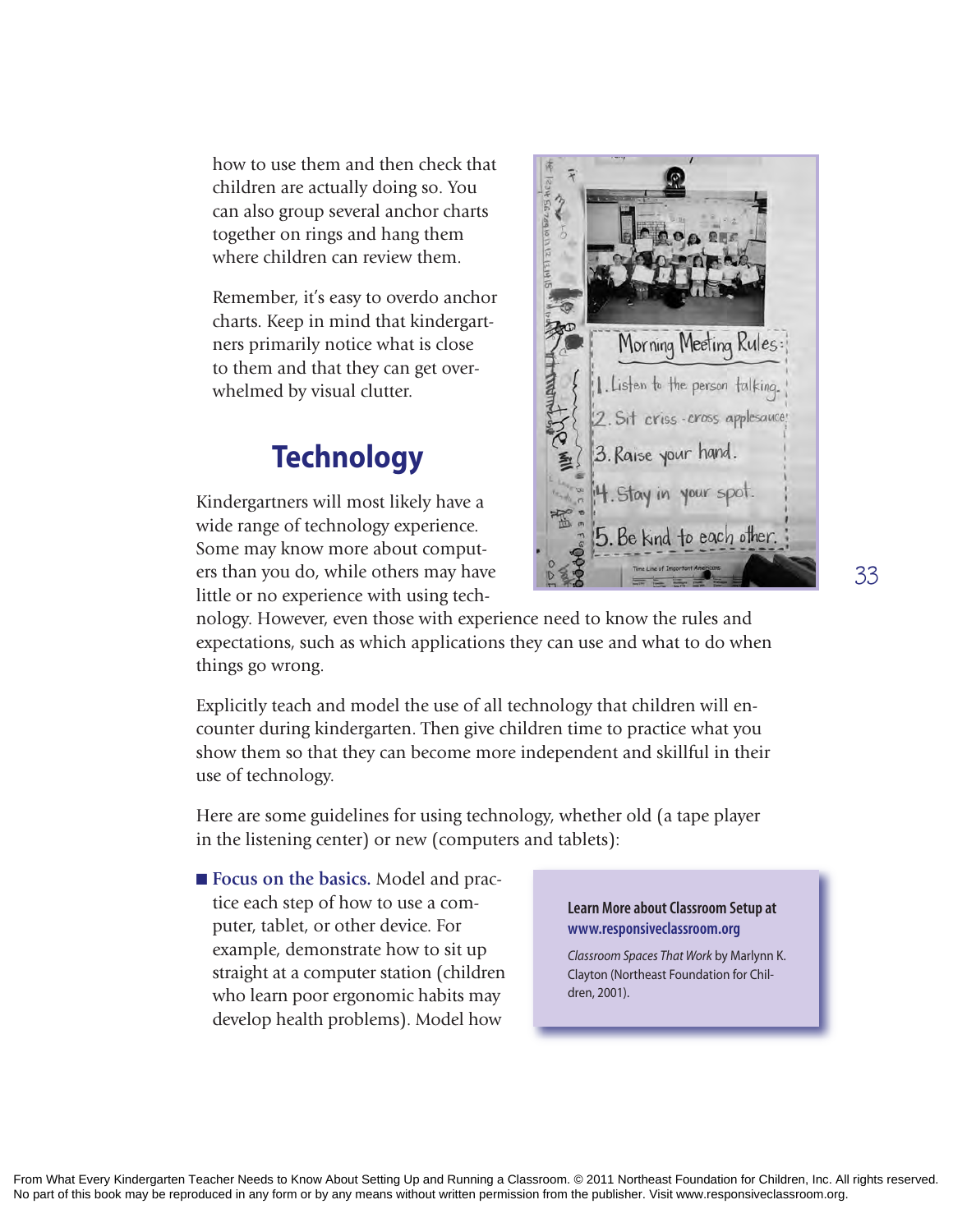to use the mouse and keyboard. Show children which buttons and keys they can press and which ones are off limits. Once they have the basic skills down, teach and model how to use a few developmentally appropriate applications.

■ Use students as "tech helpers." Despite the best teaching and modeling, some children may need more individual coaching when learning how to use technology. If you lack time for this, choose a child who

#### **Digital Cameras**

You may want to have a digital camera both for your use and, if you're comfortable with it, for students' use, too. You can use the camera to create icons for displays (for instance, photos of students following the rules to go with each rule listed). Students may want to take photos on field trips or record other memorable moments in the classroom.

is more comfortable with technology and invite her to help classmates.

- n **Share the technology.** Make sure all children, not just those who finish first or need an extra challenge, get to use these resources. Assign days or time slots, or invest in a software program that can randomly assign children to a device. Then post children's names when it's their turn to use the device.
- Supervise carefully. Kindergartners need close monitoring, especially when they first use a resource. Try to station yourself close by so that you can monitor them. Or assign this task to a classroom aide or parent volunteer. Let children know what to do if they have a problem: Should they interrupt you, read in the book corner until you're free, or ask a designated adult or classmate for help?

#### **Yes, It's Cool.** *But Do We Really Need It?*

New technology can be exciting, and we want children to be up-to-date. But if you have a say in what equipment goes into the classroom, exercise caution. Put technology in perspective with respect to everything else kindergartners need.

if you don't have enough books at an appropriate reading level, that might be a better place to start than a cool device that kindergartners use infrequently.

■ Set boundaries on **Internet use.** Know your school's policies about children's Internet use, what blocks your school has in place, and what websites you're comfortable having children visit. Then teach children these boundaries.